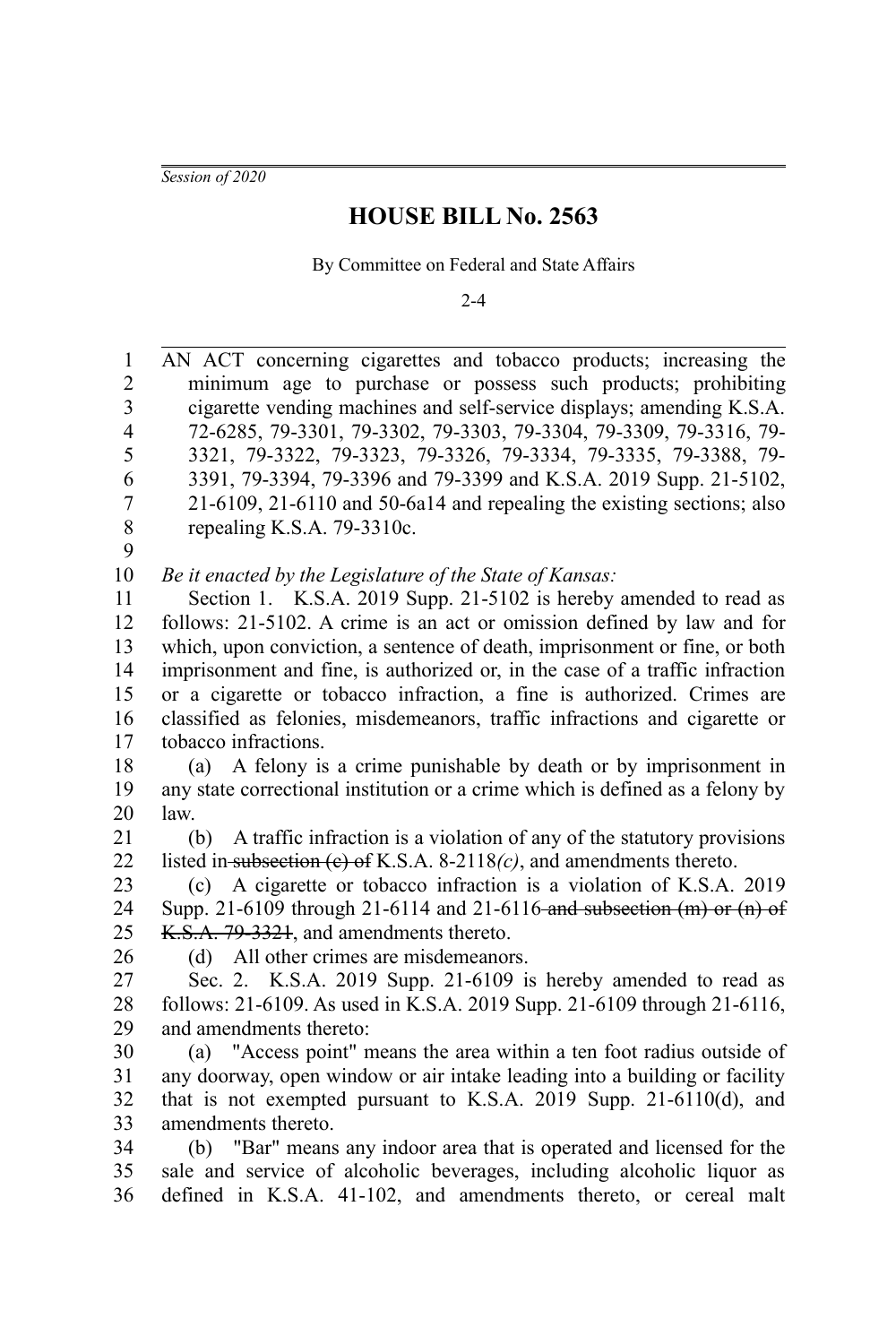beverages as defined in K.S.A. 41-2701, and amendments thereto, for onpremises consumption. 1 2

*(c) "Electronic cigarette" means the same as such term is defined in K.S.A. 79-3301, and amendments thereto.* 3 4

 $(e)(d)$  "Employee" means any person who is employed by an employer in consideration for direct or indirect monetary wages or profit and any person who volunteers their services for a nonprofit entity. 5 6 7

(d)*(e)* "Employer" means any person, partnership, corporation, association or organization, including municipal or nonprofit entities, that employs one or more individual persons. 8 9 10

(e)*(f)* "Enclosed area" means all space between a floor and ceiling that is enclosed on all sides by solid walls, windows or doorways that extend from the floor to the ceiling, including all space therein screened by partitions that do not extend to the ceiling or are not solid or similar structures. For purposes of this section, the following shall not be considered an "enclosed area": (1) Rooms or areas, enclosed by walls, windows or doorways, having neither a ceiling nor a roof and that are completely open to the elements and weather at all times; and (2) rooms or areas, enclosed by walls, fences, windows or doorways and a roof or ceiling, having openings that are permanently open to the elements and weather and that comprise an area that is at least 30% of the total perimeter wall area of such room or area. 11 12 13 14 15 16 17 18 19 20 21 22

(f)*(g)* "Food service establishment" means any place in which food is served or is prepared for sale or service on the premises. Such term shall include, but not be limited to, fixed or mobile restaurants, coffee shops, cafeterias, short-order cafes, luncheonettes, grills, tea rooms, sandwich shops, soda fountains, taverns, private clubs, roadside kitchens, commissaries and any other private, public or nonprofit organization or institution routinely serving food and any other eating or drinking establishment or operation where food is served or provided for the public with or without charge. 23 24 25 26 27 28 29 30 31

(g)*(h)* "Gaming floor" means the area of a lottery gaming facility or racetrack gaming facility, as those terms are defined in K.S.A. 74-8702, and amendments thereto, where patrons engage in Class III gaming. The gaming floor shall not include any areas used for accounting, maintenance, surveillance, security, administrative offices, storage, cash or cash counting, records, food service, lodging or entertainment, except that the gaming floor may include a bar where alcoholic beverages are served so long as the bar is located entirely within the area where Class III gaming is conducted. 32 33 34 35 36 37 38 39 40

(h)*(i)* "Medical care facility" means a physician's office, general hospital, special hospital, ambulatory surgery center or recuperation center, as defined by K.S.A. 65-425, and amendments thereto, and any psychiatric 41 42 43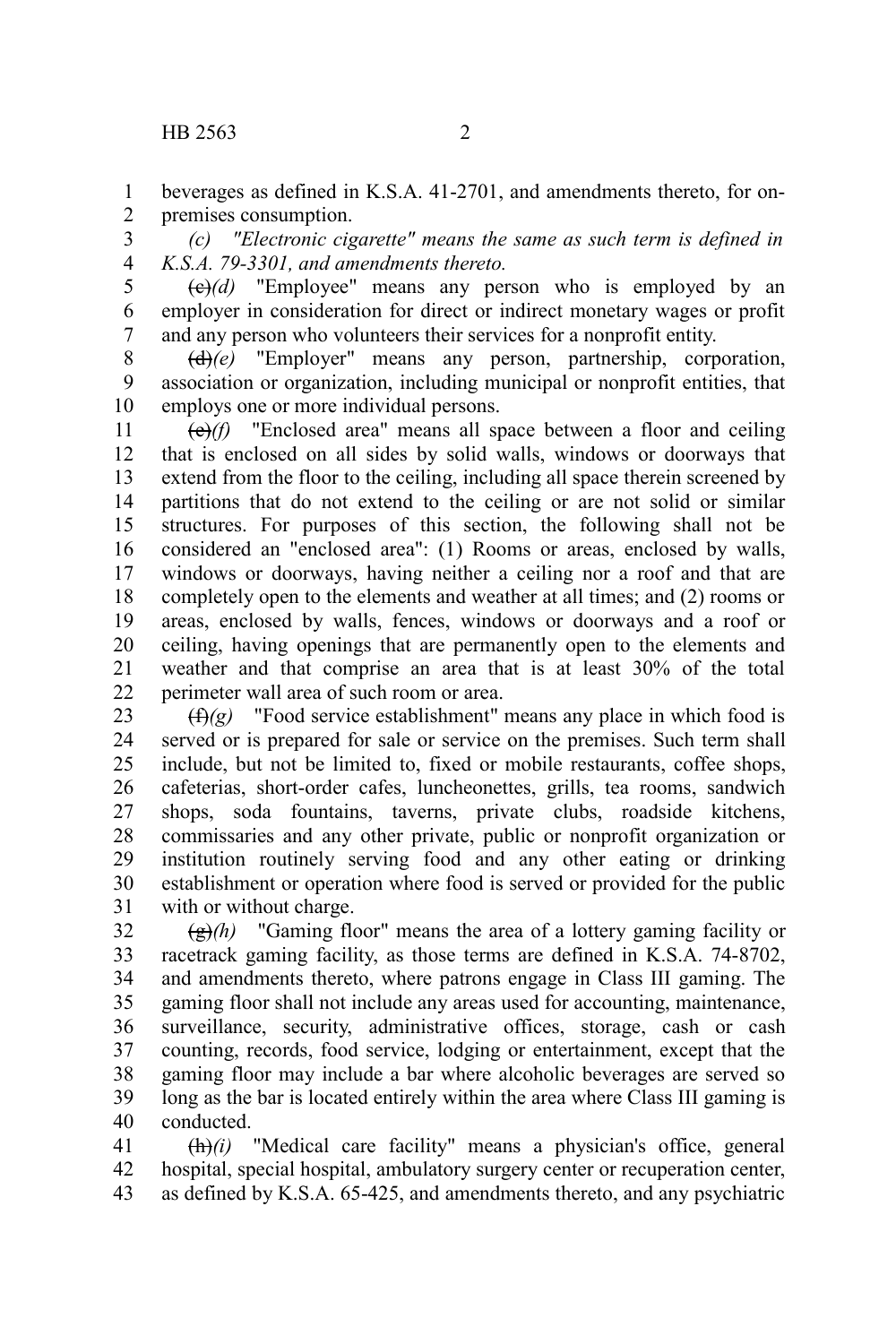hospital licensed under K.S.A. 2019 Supp. 39-2001 et seq., and amendments thereto. 1 2

 $\overrightarrow{(i)}$ *(i)* "Outdoor recreational facility" means a hunting, fishing, shooting or golf club, business or enterprise operated primarily for the benefit of its owners, members and their guests and not normally open to the general public. 3 4 5 6

 $\left(\frac{1}{i}\right)$  /(k) "Place of employment" means any enclosed area under the control of a public or private employer, including, but not limited to, work areas, auditoriums, elevators, private offices, employee lounges and restrooms, conference and meeting rooms, classrooms, employee cafeterias, stairwells and hallways, that is used by employees during the course of employment. For purposes of this section, a private residence shall not be considered a "place of employment" unless such residence is used as a day care home, as defined in K.S.A. 65-530, and amendments thereto. 7 8 9 10 11 12 13 14 15

(k)*(l)* "Private club" means an outdoor recreational facility operated primarily for the use of its owners, members and their guests that in its ordinary course of business is not open to the general public for which use of its facilities has substantial dues or membership fee requirements for its members. 16 17 18 19 20

 $(H)(m)$  "Public building" means any building owned or operated by: (1) The state, including any branch, department, agency, bureau, commission, authority or other instrumentality thereof; (2) any county, city, township, other political subdivision, including any commission, authority, agency or instrumentality thereof; or (3) any other separate corporate instrumentality or unit of the state or any municipality. 21 22 23 24 25 26

(m)*(n)* "Public meeting" means any meeting open to the public pursuant to K.S.A. 75-4317 et seq., and amendments thereto, or any other law of this state. 27 28 29

(n)*(o)* "Public place" means any enclosed areas open to the public or used by the general public including, but not limited to: Banks, bars, food service establishments, retail service establishments, retail stores, public means of mass transportation, passenger elevators, health care institutions or any other place where health care services are provided to the public, medical care facilities, educational facilities, libraries, courtrooms, public buildings, restrooms, grocery stores, school buses, museums, theaters, auditoriums, arenas and recreational facilities. For purposes of this section, a private residence shall not be considered a "public place" unless such residence is used as a day care home, as defined in K.S.A. 65-530, and amendments thereto. 30 31 32 33 34 35 36 37 38 39 40

 $\left(\Theta\right)(p)$  "Smoking" means possession of a lighted cigarette, cigar, pipe or burning tobacco in any other form or device designed for the use of tobacco*, or use of an electronic cigarette*. 41 42 43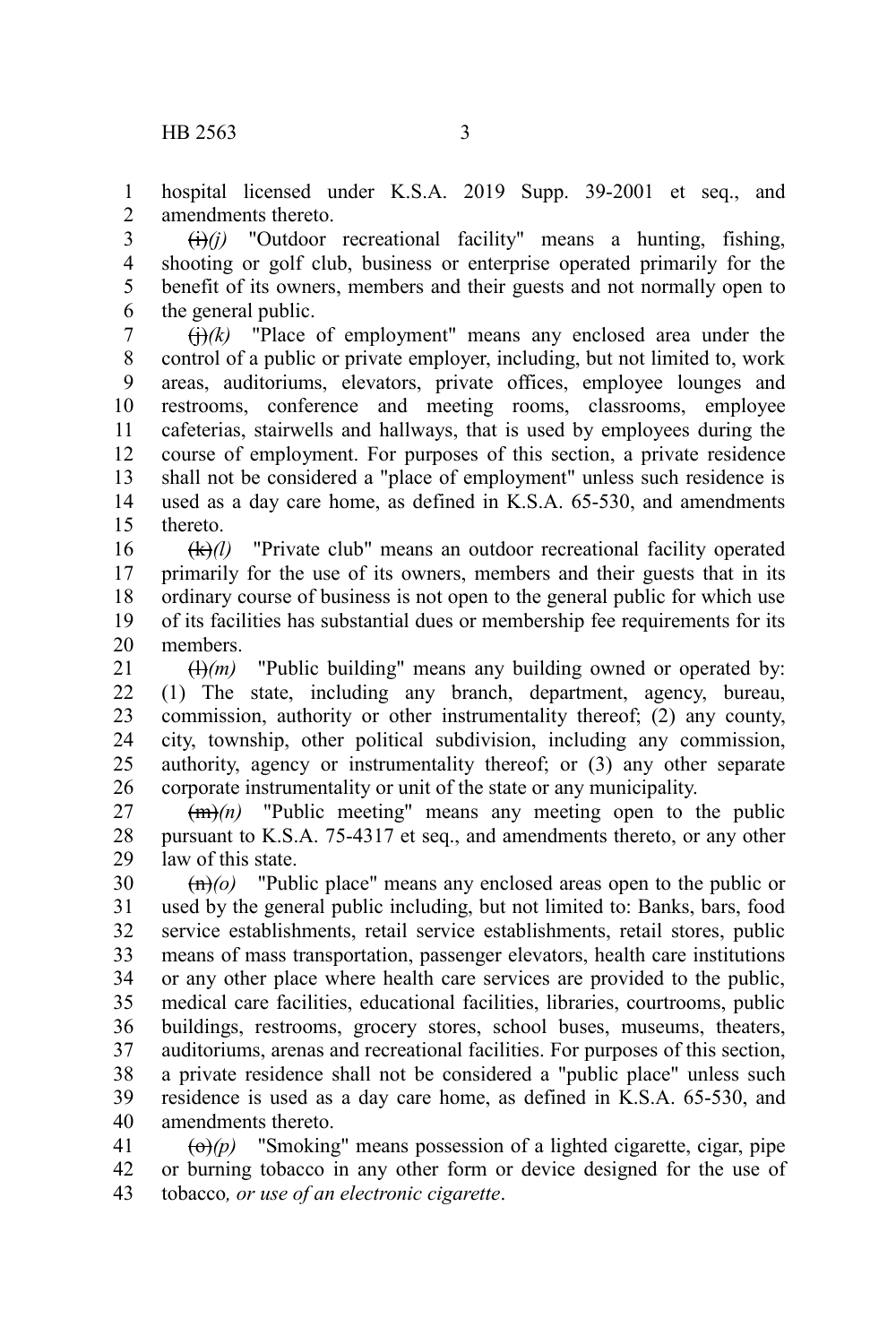(p)*(q)* "Tobacco shop" means any indoor area operated primarily for the retail sale of tobacco, tobacco products or smoking devices or accessories, and that derives not less than 65% of its gross receipts from the sale of tobacco. 1 2 3 4

(q)*(r)* "Substantial dues or membership fee requirements" means initiation costs, dues or fees proportional to the cost of membership in similarly-situated outdoor recreational facilities that are not considered nominal and implemented to otherwise avoid or evade restrictions of a statewide ban on smoking. 5 6 7 8 9

Sec. 3. K.S.A. 2019 Supp. 21-6110 is hereby amended to read as follows: 21-6110. (a) It shall be unlawful, with no requirement of a culpable mental state, to smoke in an enclosed area or at a public meeting including, but not limited to: 10 11 12 13

(1) Public places; 14

(2) taxicabs and limousines;

(3) restrooms, lobbies, hallways and other common areas in public and private buildings, condominiums and other multiple-residential facilities; 16 17 18

(4) restrooms, lobbies and other common areas in hotels and motels and in at least 80% of the sleeping quarters within a hotel or motel that may be rented to guests; 19 20 21

(5) access points of all buildings and facilities not exempted pursuant to subsection (d); and 22 23

24

15

(6) any place of employment.

(b) Each employer having a place of employment that is an enclosed area shall provide a smoke-free workplace for all employees. Such employer shall also adopt and maintain a written smoking policy-which shall prohibit *that prohibits* smoking without exception in all areas of the place of employment. Such policy shall be communicated to all current employees within one week of its adoption and shall be communicated to all new employees upon hiring. Each employer shall provide a written copy of the smoking policy upon request to any current or prospective employee. 25 26 27 28 29 30 31 32 33

(c) Notwithstanding any other provision of this section, K.S.A. 2019 Supp. 21-6111 or 21-6112, and amendments thereto, the proprietor or other person in charge of an adult care home, as defined in K.S.A. 39-923, and amendments thereto, or a medical care facility, may designate a portion of such adult care home, or the licensed long-term care unit of such medical care facility, as a smoking area, and smoking may be permitted within such designated smoking area. 34 35 36 37 38 39 40

41

(d) The provisions of this section shall not apply to:

(1) The outdoor areas of any building or facility beyond the access points of such building or facility; 42 43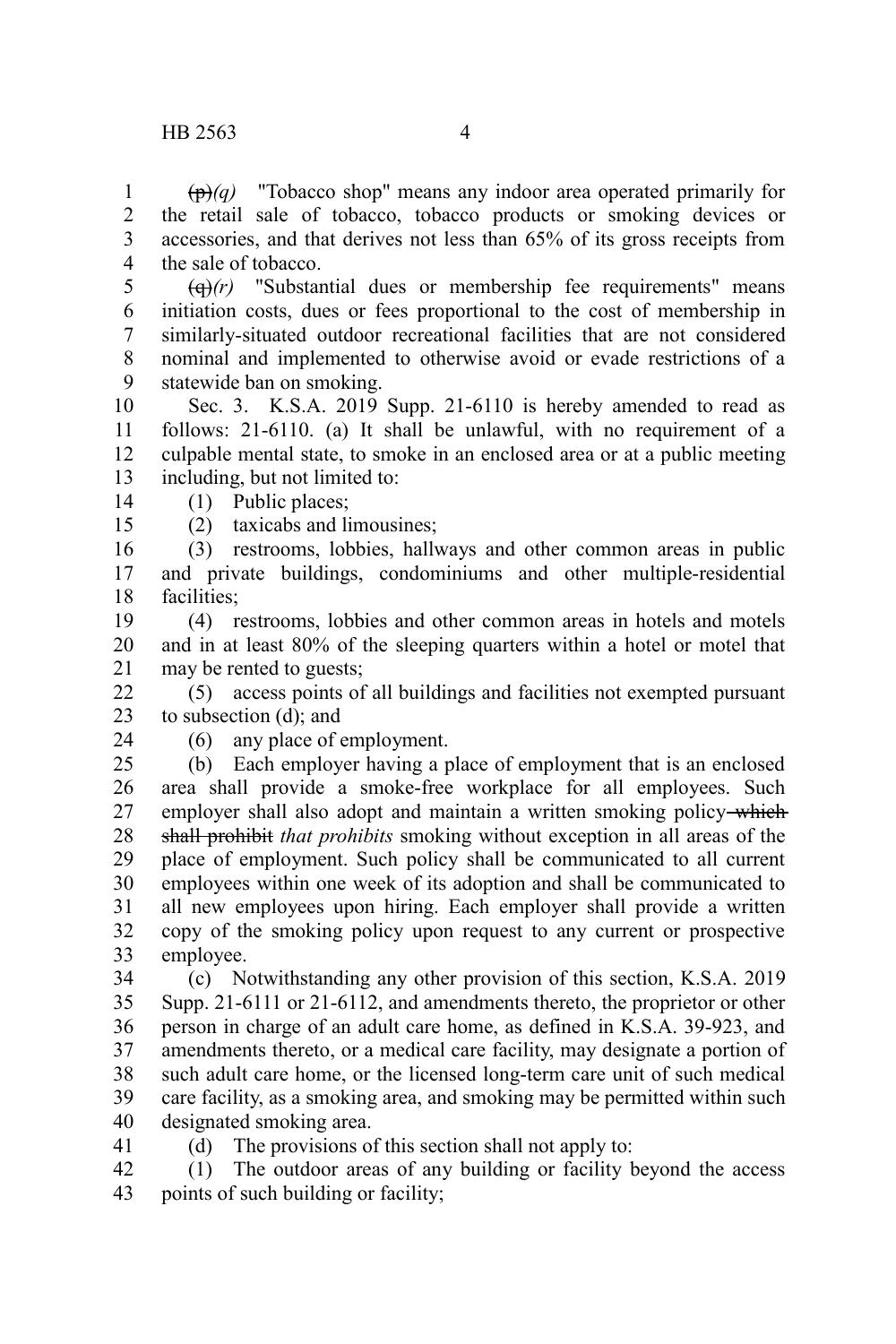(2) private homes or residences, except when such home or residence is used as a day care home, as defined in K.S.A. 65-530, and amendments thereto; 1 2 3

(3) a hotel or motel room rented to one or more guests if the total percentage of such hotel or motel rooms in such hotel or motel does not exceed 20%; 4 5 6

(4) the gaming floor of a lottery gaming facility or racetrack gaming facility, as those terms are defined in K.S.A. 74-8702, and amendments thereto; 7 8 9

(5) that portion of an adult care home, as defined in K.S.A. 39-923, and amendments thereto, that is expressly designated as a smoking area by the proprietor or other person in charge of such adult care home pursuant to subsection (c) and that is fully enclosed and ventilated; 10 11 12 13

(6) that portion of a licensed long-term care unit of a medical care facility that is expressly designated as a smoking area by the proprietor or other person in charge of such medical care facility pursuant to subsection (c) and that is fully enclosed and ventilated and to which access is restricted to the residents and their guests; 14 15 16 17 18

19

(7) tobacco shops;

(8) a class A or class B club*, as* defined in K.S.A. 41-2601, and amendments thereto, which *that*: (A) Held a license pursuant to K.S.A. 41- 2606 et seq., and amendments thereto, as of January 1, 2009; and (B) notifies the secretary of health and environment in writing, not later than 90 days after the effective date of this act, that it wishes to continue to allow smoking on its premises; 20 21 22 23 24 25

(9) a private club in designated areas where minors *persons under the age of 21* are prohibited; 26 27

(10) any benefit cigar dinner or other cigar dinner of a substantially similar nature that: 28 29

(A) Is conducted specifically and exclusively for charitable purposes by a nonprofit organization which *that* is exempt from federal income taxation pursuant to section  $501(c)(3)$  of the federal internal revenue code of 1986; 30 31 32 33

(B) is conducted no more than once per calendar year by such organization; and 34 35

(C) has been held during each of the previous three years prior to January 1, 2011; and 36 37

(11) that portion of a medical or clinical research facility constituting a separately ventilated, secure smoking room dedicated and used solely and exclusively for clinical research activities conducted in accordance with regulatory authority of the United States or the state of Kansas, as determined by the director of alcoholic beverage control of the department of revenue. 38 39 40 41 42 43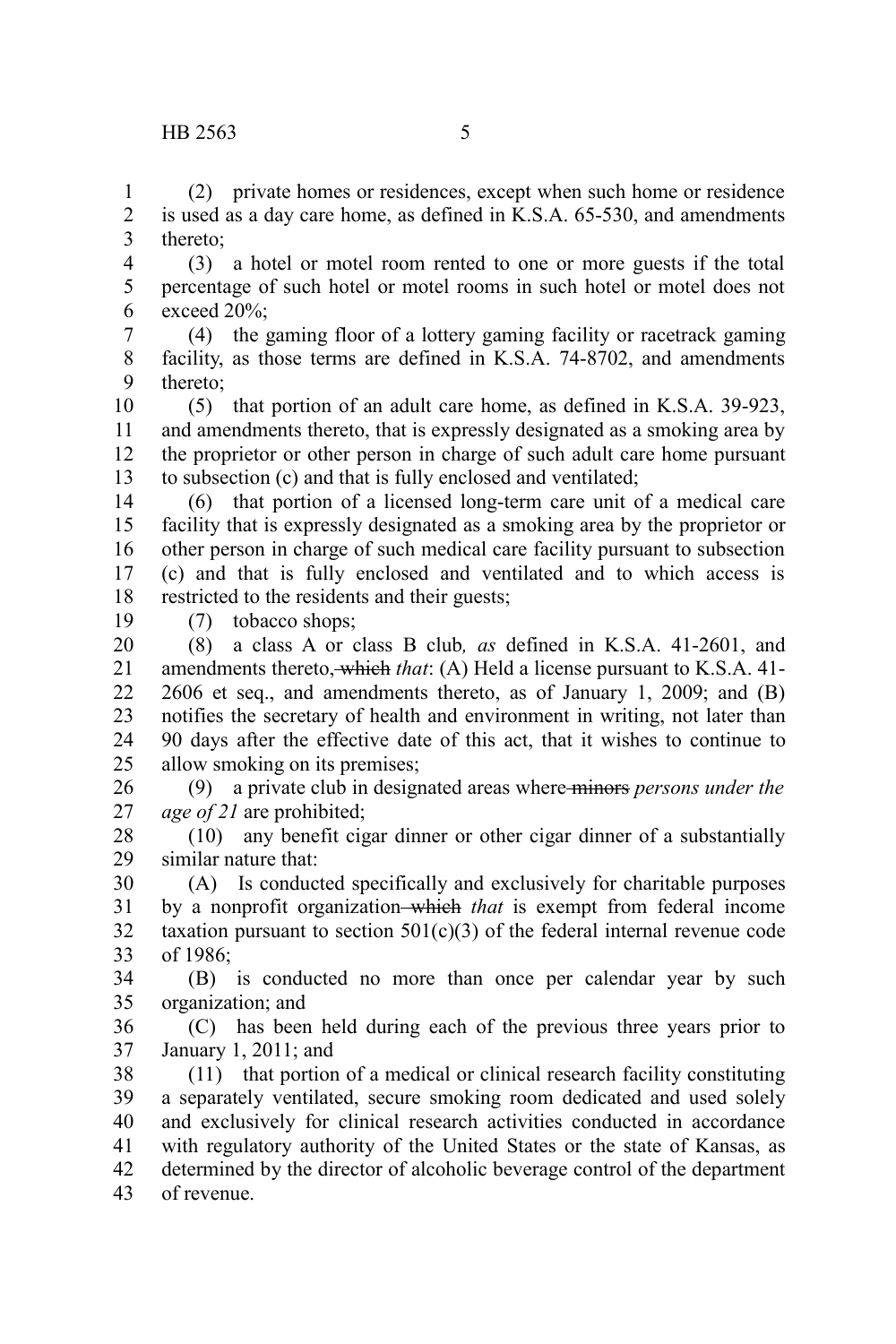Sec. 4. K.S.A. 2019 Supp. 50-6a14 is hereby amended to read as follows: 50-6a14. (a) In addition to*,* or in lieu of*,* any other civil or criminal remedy provided by law, the director or the director's designee, upon a finding that a stamping agent has violated subsection  $(a)$  of K.S.A. 50-6a04*(a)*, and amendments thereto, or any rules or regulations adopted pursuant to this act, may revoke or suspend the license of any licensee in the manner provided by K.S.A. 79-3309, and amendments thereto. Each package of cigarettes to which tax indicia is affixed, is caused to be affixed or tax is paid thereupon, and each sale or offer to sell cigarettes in violation of subsection (a) of K.S.A. 50-6a04*(a)*, and amendments thereto, shall constitute a separate violation. The director may also impose a civil penalty in an amount not to exceed the greater of 500% of the retail value of the cigarettes involved or \$5,000 upon a finding of violation of subsection (a) of K.S.A. 50-6a04(a), and amendments thereto, or a violation of any rules or regulations adopted pursuant to this act. Such fine shall be imposed in the manner provided by K.S.A. 79-3391, and amendments thereto. Any fine collected pursuant to this subsection shall be remitted to the state treasurer in accordance with the provisions of K.S.A. 75-4215, and amendments thereto. Upon receipt of each such remittance, the state treasurer shall deposit the entire amount in the state treasury to the credit of the cigarette and tobacco products regulation fund created pursuant to subsection  $(e)$  of K.S.A. 79-3391, and amendments thereto. The moneys credited to this fund shall be used for the purposes of enforcement of this act, or K.S.A. 79-3301 et seq., and amendments thereto. 1 2 3 4 5 6 7 8 9 10 11 12 13 14 15 16 17 18 19 20 21 22 23 24 25

(b) The attorney general or the attorney general's duly authorized designee shall, when requested by the director, assist the director in a hearing to suspend or revoke a stamping agent's license for a violation of this act. 26 27 28 29

Sec. 5. K.S.A. 72-6285 is hereby amended to read as follows: 72- 6285. (a) The use of *cigarettes, electronic cigarettes, consumable material and* tobacco products in any school building is hereby prohibited. No board of education of any school district shall allow any person to use *cigarettes, electronic cigarettes, consumable material or* tobacco products in any school building. 30 31 32 33 34 35

36

(b) As used in this section, the term*:*

*(1) "Cigarette," "electronic cigarette," "consumable material," and "tobacco product" mean the same as such terms are defined in K.S.A. 79- 3301, and amendments thereto; and* 37 38 39

*(2)* "school building" means any enclosed building used for-pupil*student* attendance purposes by the board of education of a unified school district. The term *"*school building*"* does not include a building, or part thereof, used for residential purposes or leased from the school district for 40 41 42 43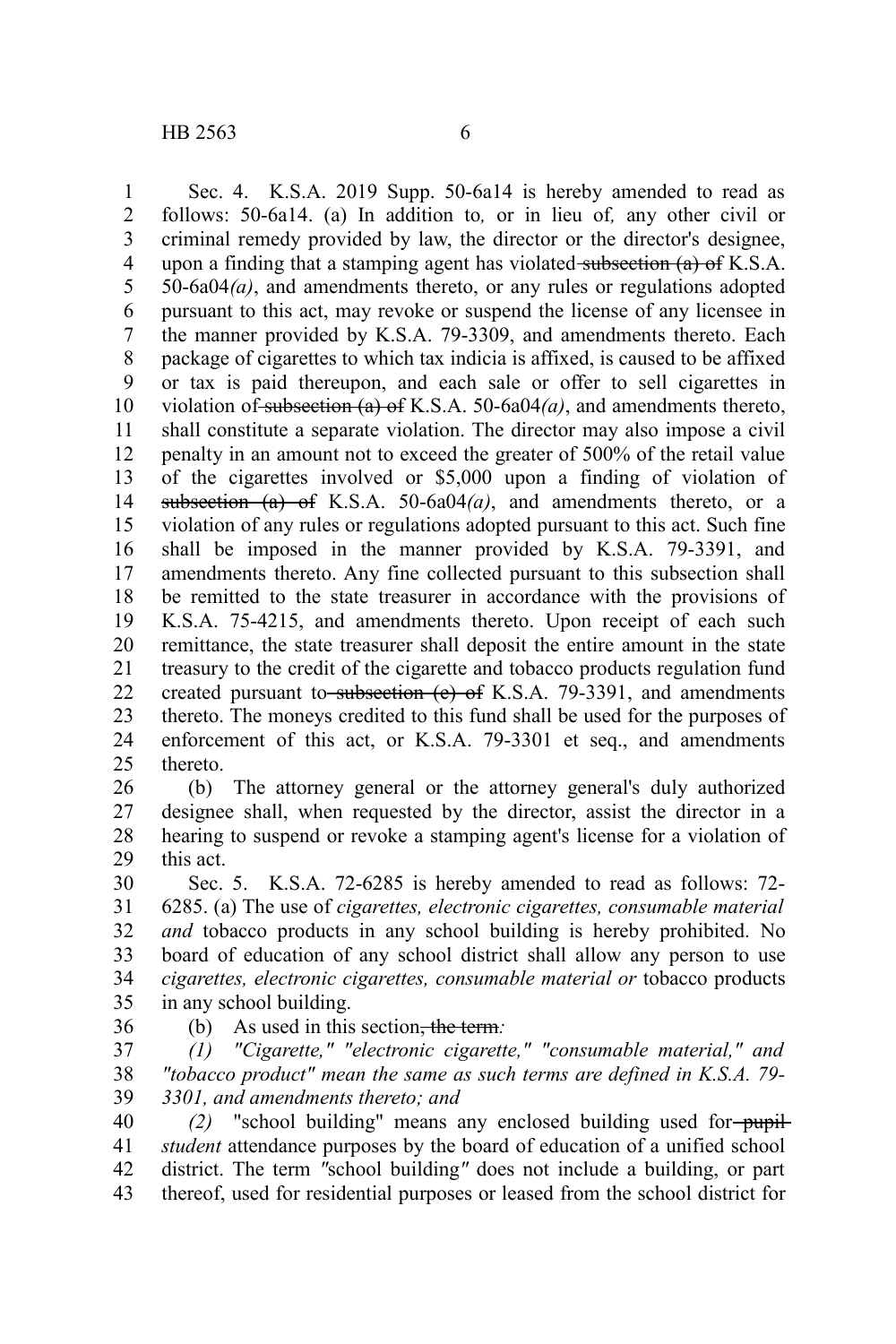nonschool sponsored activities. 1

Sec. 6. K.S.A. 79-3301 is hereby amended to read as follows: 79- 3301. As used in K.S.A. 79-3301 et seq., and amendments thereto: 2 3 4

(a) "Act" means the Kansas cigarette and tobacco products act.

(b) "Carrier" means one who transports cigarettes from a manufacturer to a wholesale dealer or from one wholesale dealer to another. 5 6 7

(c) "Carton" means the container used by the manufacturer of cigarettes in which no more than 10 packages of cigarettes are placed prior to shipment from such manufacturer. 8 9 10

(d) "Cigarette" means any roll for smoking, made wholly or in part of tobacco, irrespective of size or shape, and irrespective of tobacco being flavored, adulterated or mixed with any other ingredient if the wrapper is in greater part made of any material except tobacco. 11 12 13 14

(e) "Conspicuous location or place" means a location or place available to the general public. 15 16

*(f) "Consumable material" means any liquid solution or other material that is depleted as it is consumed through the use of an electronic cigarette.* 17 18 19

(f)*(g)* "Consumer" means the person purchasing or receiving cigarettes*, electronic cigarettes, consumable material* or tobacco products for final use. 20 21  $22$ 

(g)*(h)* "Contracting entity" means any public or private person, firm or entity that has entered into a contract with the secretary of revenue to provide services. 23 24 25

(h)*(i)* "Dealer" means any person who engages in the sale or manufacture of cigarettes, tobacco products or electronic cigarettes*, consumable material or tobacco products* in the state of Kansas, and who is required to be licensed under the provisions of this act. 26 27 28 29

 $(i)$ *(i)* "Dealer establishment" means any location or premises, other than vending machine locations, at or from which cigarettes, to baccoproducts or electronic cigarettes*, consumable material or tobacco products* are sold, and where records are kept. 30 31 32 33 34

 $\Theta(k)$  "Director" means the director of taxation.

35

(k)*(l)* "Distributor" means:

(1) Any person engaged in the business of selling tobacco products in this state who brings, or causes to be brought, into this state from outside the state any tobacco products for sale; 36 37 38

(2) any person who makes, manufactures, fabricates or stores tobacco products in this state for sale in this state; or 39 40

(3) any person engaged in the business of selling tobacco products outside this state who ships or transports tobacco products to any person in the business of selling tobacco products in this state. 41 42 43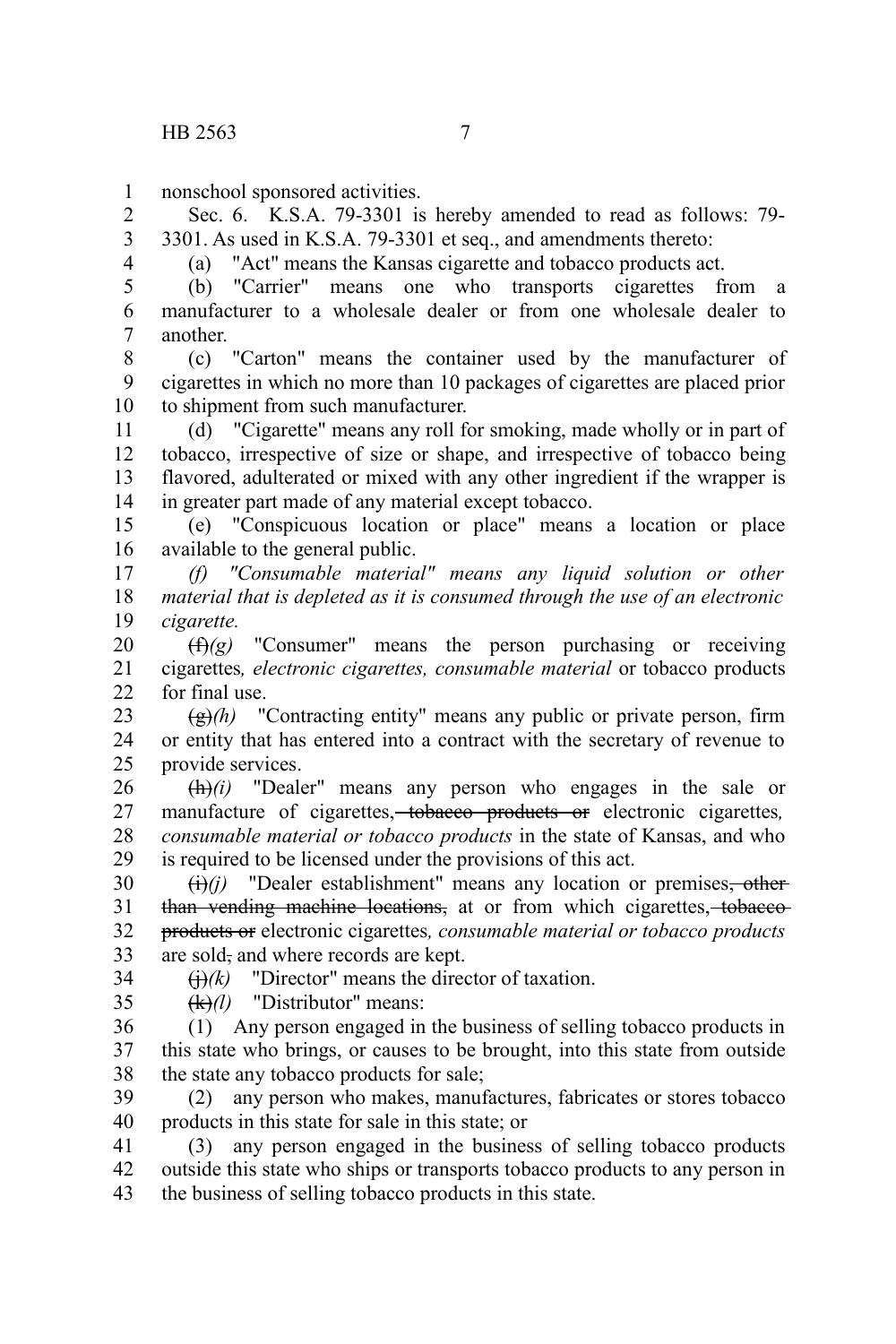(l)*(m)* "Division" means the division of taxation. 1

(m)*(n)* "Electronic cigarette" means a battery-powered device, whether or not such device is shaped like a cigarette, that can provide inhaled doses of nicotine by delivering a vaporized solution by means of cartridges or other chemical delivery systems. 2 3 4 5

6

 $\left(\frac{m}{o}\right)$  "Importer" means the same as provided in 26 U.S.C. § 5702(k).

 $\left(\Theta\right)(p)$  "License" means the privilege of a licensee to sell cigarettes, *electronic cigarettes, consumable material* or tobacco products in the state of Kansas, and the written evidence of such authority or privilege as issued by the director. 7 8 9 10

(p)*(q)* "Licensee" means any person holding a current license issued pursuant to this act. 11 12

 $\left(\frac{d}{r}\right)$  "Manufacturer" means the same as provided in 26 U.S.C. § 5702(d). 13 14

(r)*(s)* "Manufacturer's salesperson" means a person employed by a cigarette manufacturer who sells cigarettes, manufactured by such employer and procured from wholesale dealers. 15 16 17

 $(\frac{1}{5})(t)$  (1) "Package" means a container in which no more than 25 individual cigarettes are wrapped and sealed by the manufacturer of cigarettes prior to shipment to a wholesale dealer; 18 19 20

(2) for the purposes of K.S.A.  $79-3321(v)$  and  $(w)$  (r) and (s), and amendments thereto, "package" means the same as provided in 15 U.S.C. § 1332(4). 21 22 23

(t)*(u)* "Person" means any individual, partnership, society, association, joint-stock company, corporation, estate, receiver, trustee, assignee, referee or any other person acting in a fiduciary or representative capacity whether appointed by a court or otherwise and any combination of individuals. 24 25 26 27 28

 $(u)(v)$  "Received" means the coming to rest of cigarettes for sale by any dealer in the state of Kansas. 29 30

 $(x)$ *(w)* "Retail dealer" or "retailers" means a person<del>, other than a</del> vending machine operator, in possession of cigarettes or, electronic cigarettes*, consumable material or tobacco products* for the purpose of sale to a consumer. 31 32 33 34

 $(w)(x)$  "Sale" means any transfer of title or possession or both, exchange, barter, distribution or gift of cigarettes, to bacco products or electronic cigarettes*, consumable material or tobacco products*, with or without consideration. 35 36 37 38

(x)*(y)* "Sample" means cigarettes*, electronic cigarettes, consumable material* or tobacco products distributed to members of the general public at no cost for purposes of promoting the product. 39 40 41

(y)*(z)* "Self-service display" means a display that contains cigarettes*, electronic cigarettes, consumable material* or tobacco products and is 42 43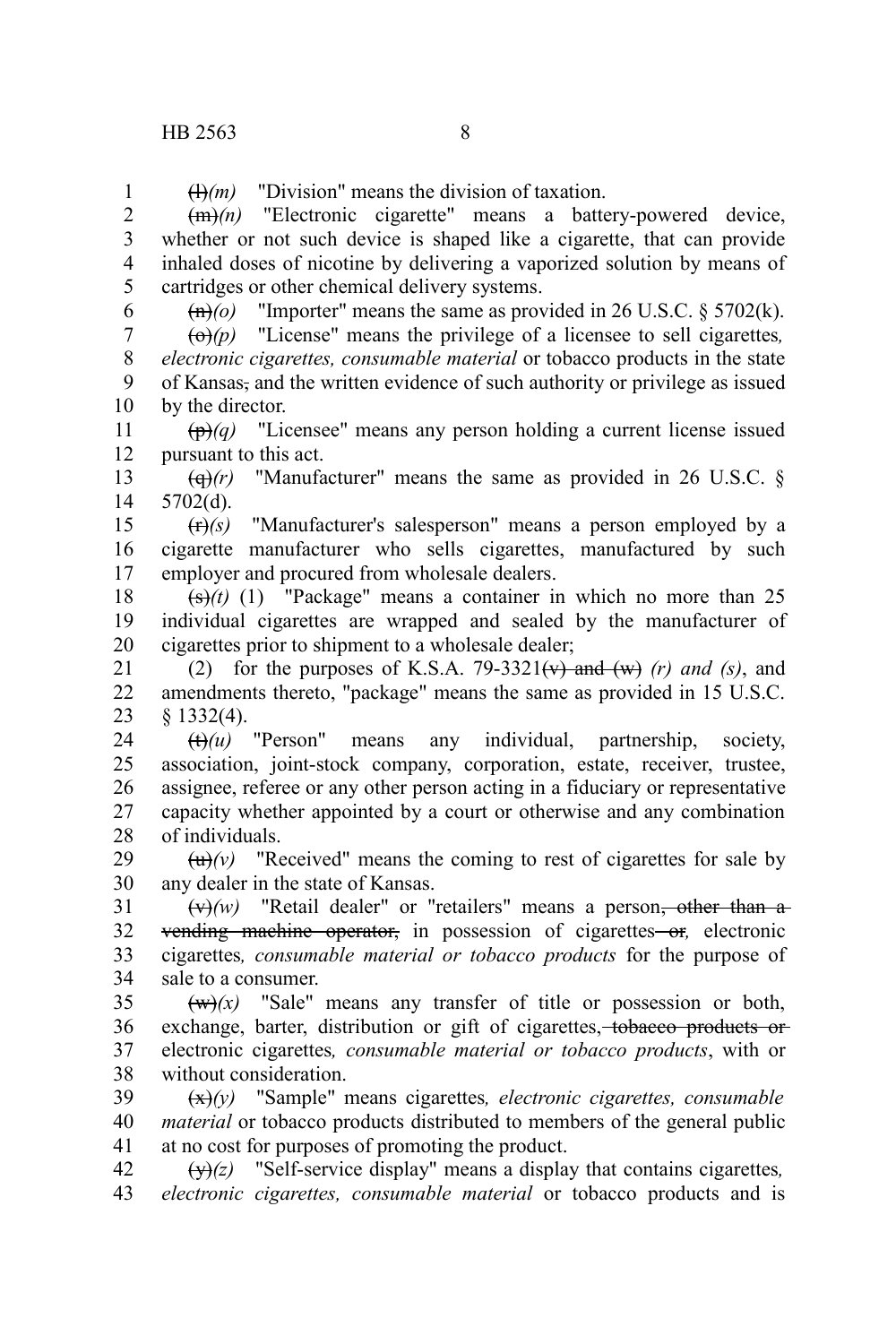located in an area openly accessible to a retail dealer's consumers, and from which such consumers can readily access cigarettes*, electronic* 1 2

*cigarettes, consumable material* or tobacco products without the assistance of a salesperson, and which *that* is knowingly utilized by the retail dealer to market and sell cigarettes*, electronic cigarettes, consumable material* and tobacco products to consumers. A display case that holds cigarettes*, electronic cigarettes, consumable material* or tobacco products behind locked doors does not constitute a self-service display. 3 4 5 6 7 8

(z)*(aa)* "Stamps" means tax indicia applied by means of heat process, pressure or any other process approved by the director. 9 10

 $(aa)(bb)$  "Tax indicia" means visible evidence of tax payment in the form of stamps. 11 12

(bb)*(cc)* "Tobacco products" means cigars, cheroots, stogies, periques; granulated, plug cut, crimp cut, ready rubbed and other smoking tobacco; snuff, snuff flour; cavendish; plug and twist tobacco; fine cut and other chewing tobaccos; shorts; refuse scraps, clippings, cuttings and sweepings of tobacco, and other kinds and forms of tobacco, prepared in such manner as to be suitable for chewing or smoking in a pipe or otherwise, or both for chewing and smoking. Tobacco products do not include cigarettes. 13 14 15 16 17 18 19 20

(cc)*(dd)* "Tobacco specialty store" means a dealer establishment that derives at least 65% of such dealer establishment's revenue from cigarettes or tobacco products. 21 22 23

(dd)*(ee)* "Vending machine" means any coin operated machine, contrivance or device, by means of which merchandise may be sold. 24 25

(ee) "Vending machine distributor" means any person who sells cigarette vending machines to a vending machine operator operating vending machines in the state of Kansas. 26 27 28

(ff) "Vending machine operator" means any person who places a vending machine, owned, leased or operated by such person, at locations where cigarettes are sold from such vending machine. The owner or lessee of the premises upon which a vending machine is placed shall not be considered the operator of the machine, nor shall the owner or lessee, or any employee or agent of the owner or lessee be considered an authorized agent of the vending machine operator, if the owner or lessee does not own or lease the machine and the owner's or lessee's sole remuneration from the machine is a flat rental fee or commission based upon the number or value of cigarettes sold from the machine, or a combination of both. 29 30 31 32 33 34 35 36 37 38

(gg)*(ff)* "Wholesale dealer" means any person who sells cigarettes to other wholesale dealers, retail dealers<del>, vending machine operators</del> and manufacturer's salespersons for the purpose of resale in the state of Kansas. 39 40 41 42

(hh)*(gg)* "Wholesale sales price" means the original net invoice price 43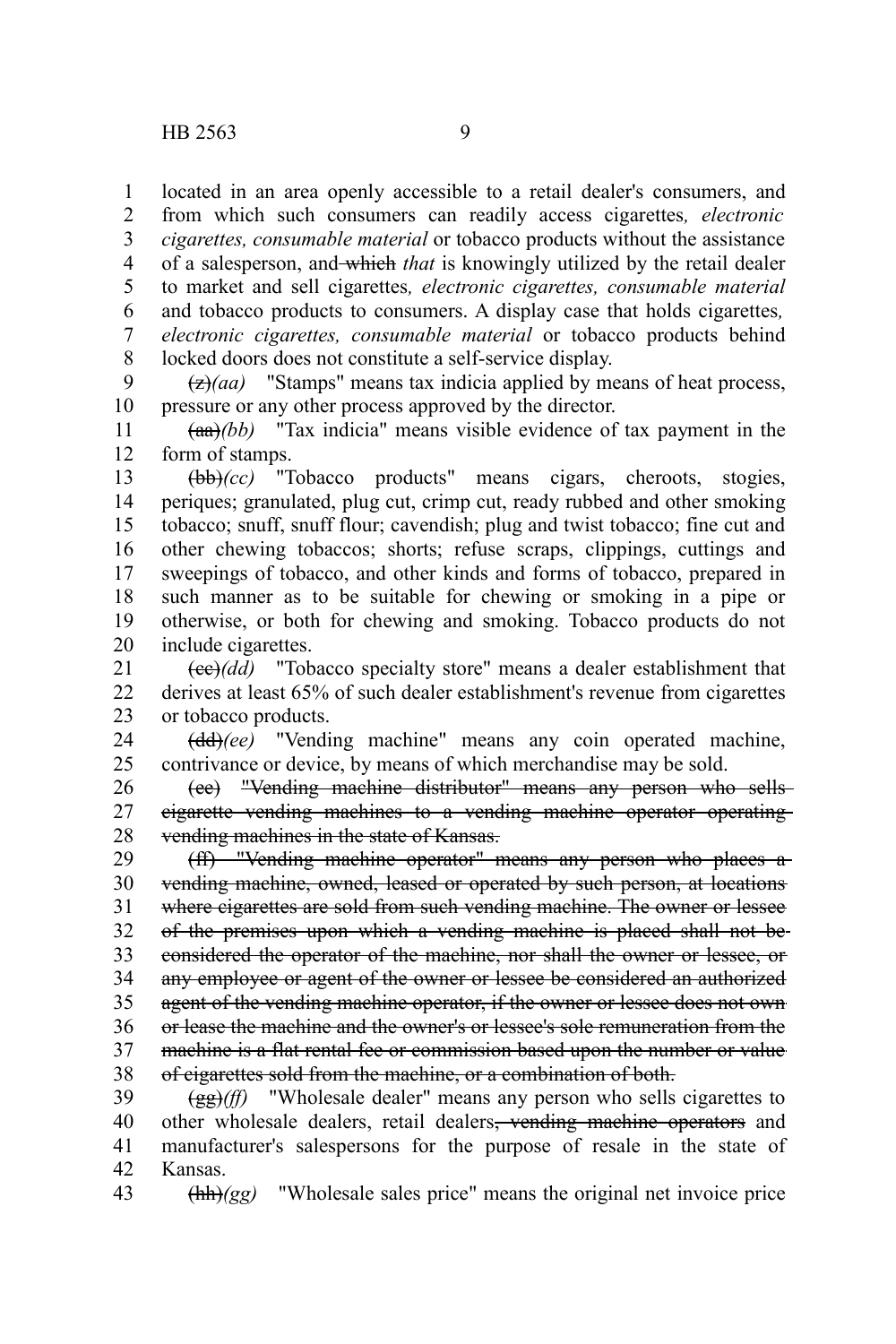for which a manufacturer sells a tobacco product to a distributor, as shown by the manufacturer's original invoice. 1 2

Sec. 7. K.S.A. 79-3302 is hereby amended to read as follows: 79- 3302. (a) K.S.A. 79-3301 through 79-3304, 79-3306, 79-3309, 79-3310, 79-3311, *79-3311a,* 79-3312, 79-3312a, 79-3313, 79-3316, 79-3321, 79- 3322, 79-3323, 79-3324a, 79-3326, 79-3328, 79-3329, 79-3333, 79-3335, *79-3336,* 79-3371, 79-3373, 79-3374, 79-3375, 79-3377, 79-3378, 79- 3379, 79-3387, 79-3388, 79-3391, 79-3392, 79-3393, 79-3394 and K.S.A. 79-3311a, 79-3336, 79-3395 through 79-3399, and 79-33,100, and amendments thereto, shall be known and may be cited as the Kansas cigarette and tobacco products act. 3 4 5 6 7 8 9 10 11

(b) It is the purpose and intent of this act to regulate the sale of cigarettes*, electronic cigarettes, consumable material* and tobacco products in this state and to impose a tax thereon. 12 13 14

Sec. 8. K.S.A. 79-3303 is hereby amended to read as follows: 79- 3303. (a) Each person engaged in the business of selling cigarettes or*,* electronic cigarettes*, consumable material or tobacco products* in the state of Kansas and each vending machine distributor shall obtain a license as provided by this act. A separate application, license and fee is required for each dealer establishment owned or operated by a dealer. A vending machine operator is required to obtain a vending machine operator's master license and, in addition, a separate permit for each vendingmachine operated by the operator. A vending machine operator may submit one application for the vending machine operator's master license and all permits for vending machines operated by the operator. The license shall be displayed in the dealer establishment and the vending machine permitshall remain securely and visibly attached to the vending machine and contain such information as the director may require. Any vending machine found without such permit attached to the machine shall be sealed by an agent of the director and such seal shall be removed only by an agent of the director after payment of the permit fee and the penalties provided by this act. 15 16 17 18 19 20 21 22 23 24 25 26 27 28 29 30 31 32

(b) The application for a vending machine operator's master license and vending machine permits shall list the brand name and serial number of each machine and such other information as required by the director. Except in accordance with proper judicial order or as otherwise provided by law, it shall be unlawful for any officer or employee of the division to divulge or make known in any way the location of any vending machine to any person not an officer or employee of the division or contracting entity of the division, where the division has determined disclosure of such information is essential for completion of the contract and has taken appropriate steps to preserve confidentiality, except that such information may be divulged to any law enforcement officer for use in the officer's 33 34 35 36 37 38 39 40 41 42 43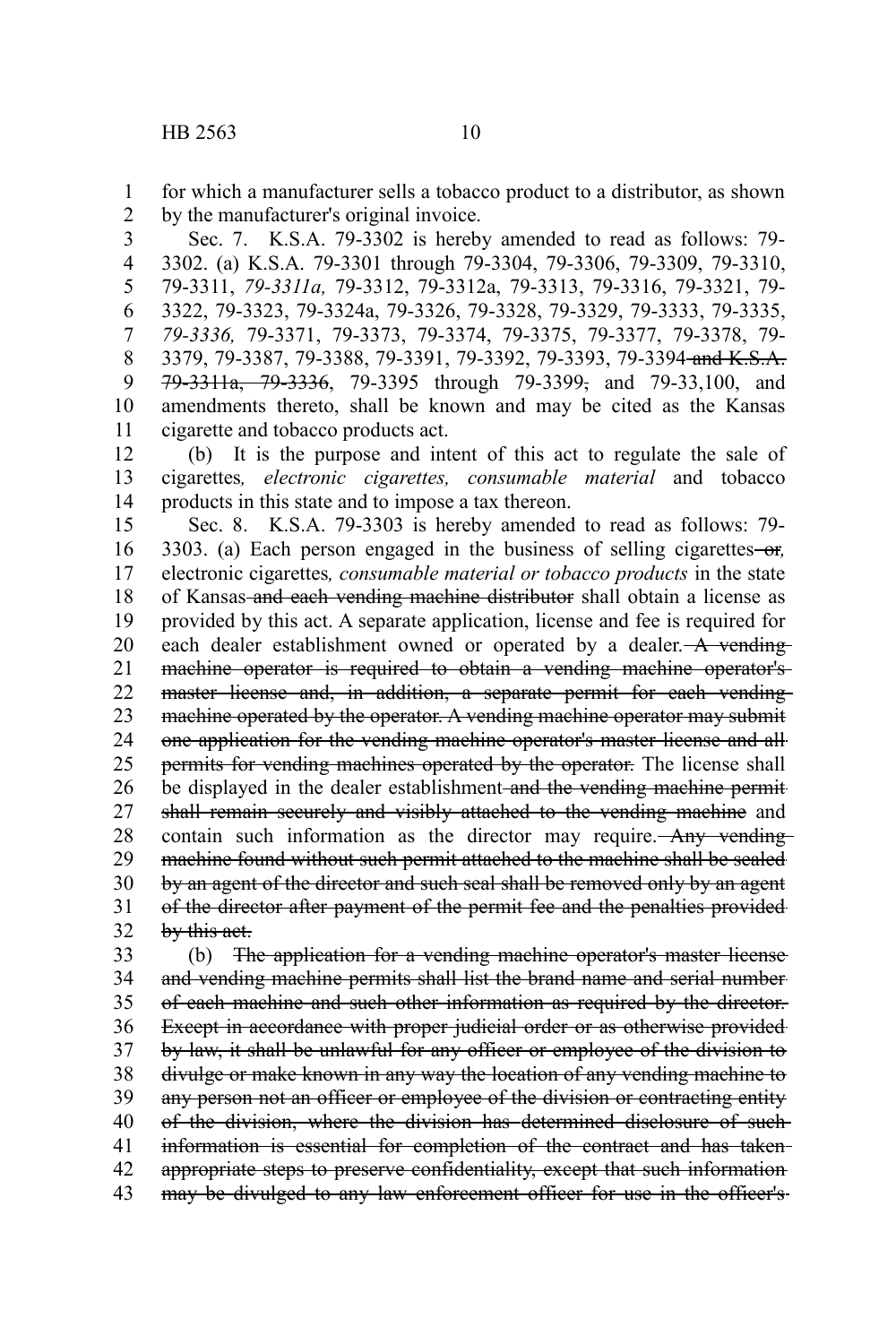official duties. Any officer, employee or contracting entity revealing any such location in violation of this provision, in addition to the penalties otherwise provided in this act, shall be dismissed from office. 1 2 3

(c) A vending machine operator, in the course of business as a vending machine operator, may dispose of or sell vending machines without securing a license to sell vending machines. The vending machine operator may move vending machines from one location to another and, if a vending machine becomes inoperative or is disposed of, the permit for such machine may be transferred to another machine. A vending machine operator, within 10 days, shall notify the director of the brand name and serial number of vending machines that become inoperative or that the operator disposes of, sells, acquires or brings into service in this state as additional machines. 4 5 6 7 8 9 10 11 12 13

(d) The key to the lower or storage compartment of a vending machine shall remain only in the possession of the vending machine operator or the operator's authorized agent. All services connected with the operation of a vending machine shall be performed by the vending machine operator or the operator's authorized agent. All vending machines shall be subject to inspection by the director or the director's authorized agents. No permit shall be issued for a vending machine unless it isconstructed so that at least one package of each vertical column of cigarettes located therein is visible showing tax indicia. 14 15 16 17 18 19 20 21 22

(e) All vending machines operated on military installations shall have a permit affixed to the machines and the cigarettes shall show tax indicia of the Kansas tax. 23 24 25

(f) On or before the 10th day of each month, each vending machine distributor shall report to the director, on forms provided by the director, all sales of cigarette vending machines by the distributor to persons in the state of Kansas during the preceding month; the name and address of the purchaser; and the brand name, serial number and sale price of the machines. 26 27 28 29 30 31

(g) Concurrently with a change in ownership of a dealer establishment*,* the license applicable to the establishment is void and shall be surrendered to the director and shall not be transferred. On removal of a dealer establishment from one location to another, the owner of the establishment shall notify the director and surrender the owner's license. The director shall issue a new license for the unexpired term of the surrendered license on payment of a fee of \$2. If a dealer's license is lost, stolen or destroyed, the director may issue a new license on proof of loss, theft or destruction, at a cost of \$2. The director shall remit all moneys received under this subsection to the state treasurer in accordance with the provisions of K.S.A. 75-4215, and amendments thereto. Upon receipt of each such remittance, the state treasurer shall deposit the entire amount in 32 33 34 35 36 37 38 39 40 41 42 43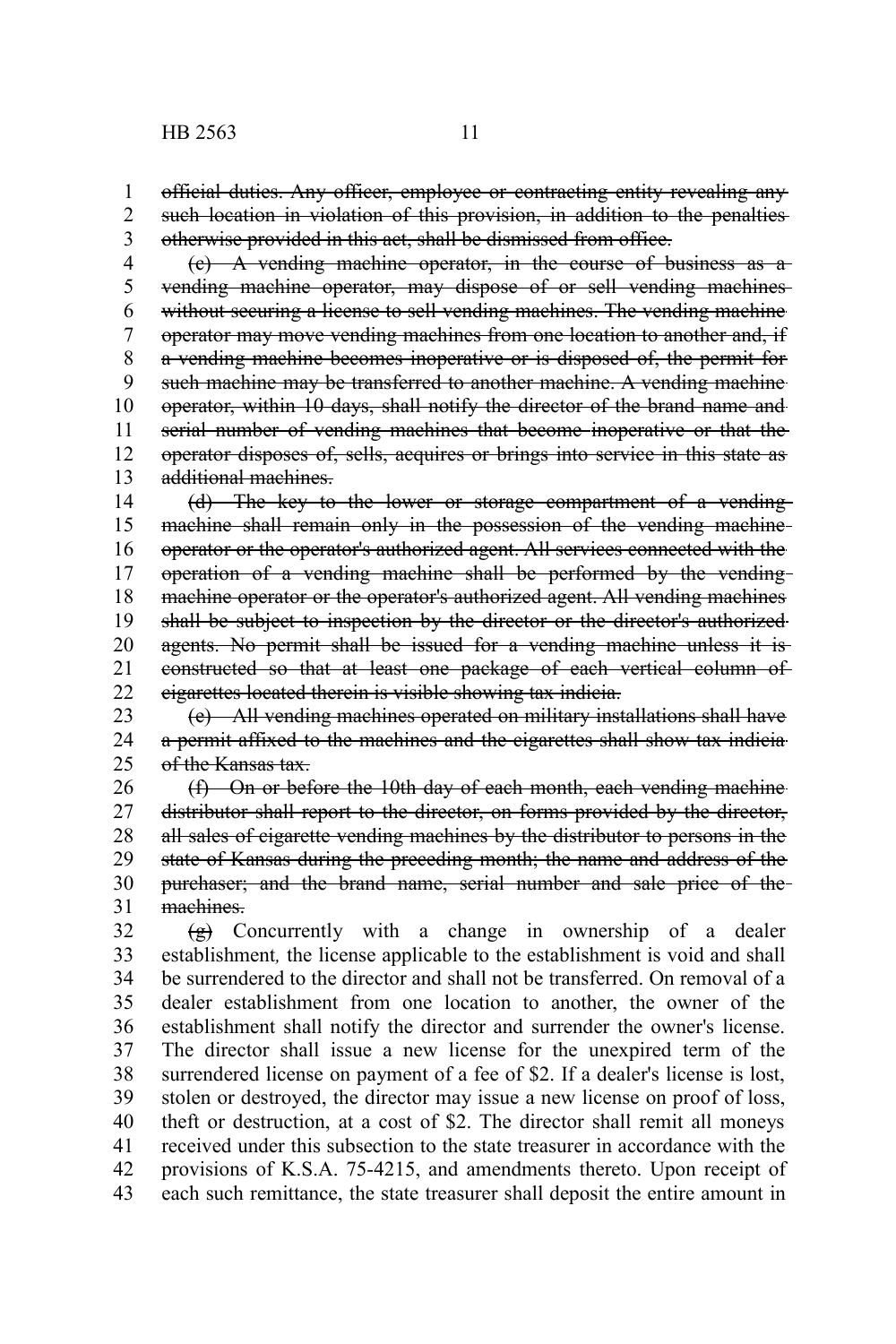the state treasury to the credit of the state general fund. 1

Sec. 9. K.S.A. 79-3304 is hereby amended to read as follows: 79- 3304. (a) The license fee for each biennium*,* or portion thereof*,* shall be as follows: 2 3 4

5

(1) For retail dealer's license, \$25 *\$100* for each dealer establishment.

(2) For retailer's license on railroad or sleeping cars, \$50. Only one retail license need be obtained by each railroad or sleeping car company to permit the sale of cigarettes on any or all of its cars within the state. 6 7 8

9 10

11

(3) For show, carnival or catering license, \$50 for each concession. (4) For resident retail dealer's temporary license for a place of business of a temporary nature, \$2 for each seven days or portion thereof.

(5) For wholesale dealer's license, \$50 for each dealer establishment. No wholesale dealer's license shall be issued until the person applying therefor has filed with the director a bond payable to the state of Kansas in such an amount as shall be fixed by the director, but in no event less than \$1,000, with a corporate surety authorized to do business in the state of Kansas, and approved by the director. If a wholesale dealer is unable to secure a corporate surety bond, the director may issue a license to such wholesale dealer, upon the wholesale dealer furnishing a personal bond meeting the approval of the director. Such bond shall be conditioned on the wholesale dealer's compliance with all the provisions of this act during the license period. 12 13 14 15 16 17 18 19 20 21  $22$ 

23

## (6) For vending machine distributor's license, \$50.

(7)*(3)* For manufacturer's salesperson license, \$20 for each salesperson. The manufacturer's salesperson shall, with respect to each sale made to a retail dealer, make and deliver to the retail dealer a true invoice wherein such salesperson shall insert the name of the wholesale dealer from whom such salesperson secured such cigarettes, together with such salesperson's own name and the name of the retail dealer purchasing the cigarettes. 24 25 26 27 28 29 30

31 32 (8) For vending machine operator's license, no fee.

(9) For vending machine permit, \$25 for each permit.

(b) An application for any license required under the provisions of this act may be refused to:  $(1)$  A person who is not of good character and reputation in the community in which such person resides; or (2) a person who has been convicted of a felony or of any crime involving moralturpitude or of the violation of any law of any state or the United States pertaining to cigarettes or tobacco products and who has not completed the sentence, parole, probation or assignment to a community correctionalservices program imposed for any such conviction within two yearsimmediately preceding the date of making application for any of suchlicenses. 33 34 35 36 37 38 39 40 41 42

 $(e)$  The director may refuse to issue or renew a license to any person 43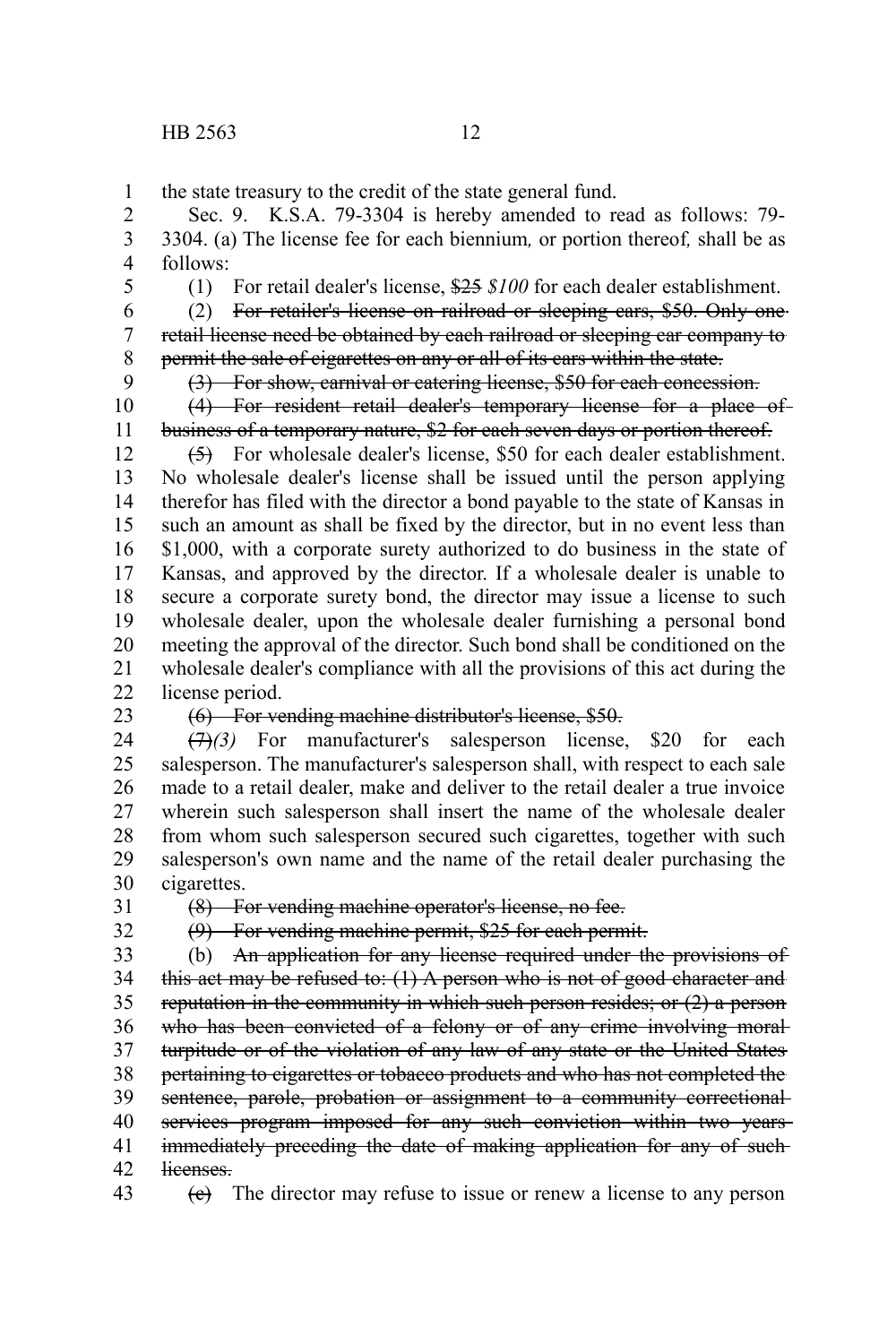who: 1

(1) *Is not of good character and reputation in the community in which such person resides;* 2 3

*(2) has been convicted of a felony or of any crime involving moral turpitude or of the violation of any law of any state or the United States pertaining to cigarettes or tobacco products and who has not completed the sentence, parole, probation or assignment to a community correctional services program imposed for any such conviction within two years immediately preceding the date of making application for any of such licenses;* 4 5 6 7 8 9 10

*(3)* has been convicted on or after January 1, 2013, of a felony under the laws of this state or any other state or the United States; 11 12 13

 $(2)(4)$  is not current in the payment of any tax or fine under this act;

(3)*(5)* has had a cigarette license revoked in this state or any other state; 14 15

 $(4)(6)$  is not at least  $\frac{18}{21}$  years of age; 16

(5)*(7)* intends to carry on the business as an agent of another; 17

 $\overline{(6)}$ (8) at the time of application for renewal of any license issued under this act, would not be eligible for the license upon first application; 18 19

(7)*(9)* does not own the premises for which a license is sought, or does not, at the time of the application, have a written lease; 20 21

(8)*(10)* has been convicted of a crime involving any tax under this act; 22 23

 $(9)$  $(11)$  is a corporation in which any officer, manager or director thereof, or any stockholder owning in the aggregate more than 5% of the common or preferred stock of such corporation, has been an officer, manager or director or stockholder owning in the aggregate more than 5% of the common or preferred stock, of a corporation that: 24 25 26 27 28

29

(A) Has had a license revoked under this act; or

30

(B) has been convicted of a crime involving any tax under this act; or  $(10)(12)$  is a limited liability company in which any officer, manager or director thereof, or any member owning in the aggregate more than 5% of the limited liability company, has been an officer, manager or director or 31 32 33

stockholder owning in the aggregate more than 5% of the common or preferred stock, of a corporation that: 34 35

36 37 (A) Has had a license revoked under this act; or

(B) has been convicted of a crime involving any tax under this act.

Sec. 10. K.S.A. 79-3309 is hereby amended to read as follows: 79- 3309. (a) Whenever the director has reason to believe that any person licensed under this act has violated any of the provisions of this act, in any of the following ways, the director shall notify the person by certified mail of the director's intention to suspend or revoke the person's license or licenses, if the person: 38 39 40 41 42 43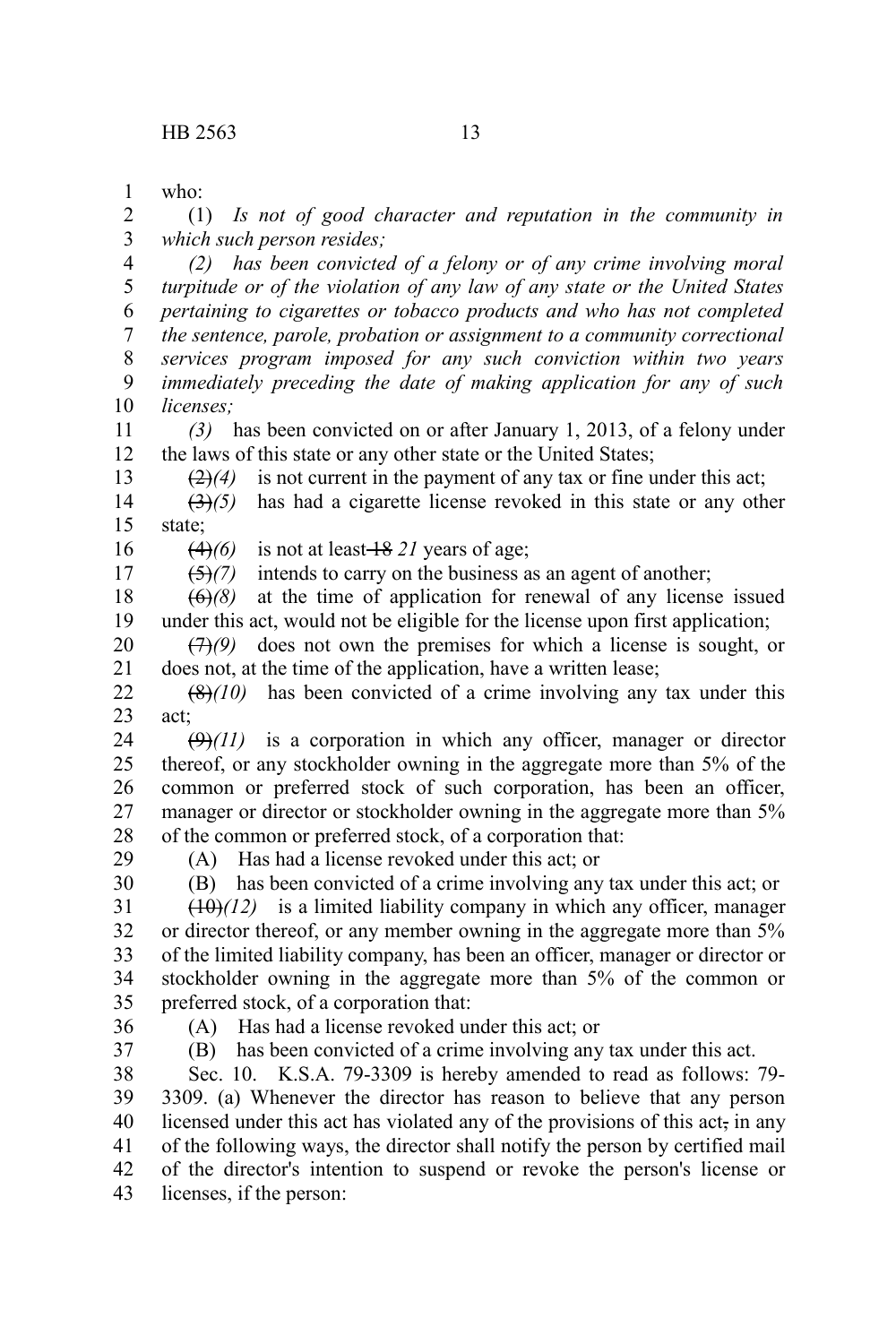(1) *Is not of good character and reputation in the community in which such person resides;* 1 2

*(2) has been convicted of a felony or of any crime involving moral turpitude or of the violation of any law of any state or the United States pertaining to cigarettes or tobacco products and who has not completed the sentence, parole, probation or assignment to a community correctional services program imposed for any such conviction within two years immediately preceding the date of making application for any of such licenses;* 3 4 5 6 7 8 9

*(3)* has been convicted on or after January 1, 2013, of a felony under the laws of this state or any other state or the United States; 10 11

 $\left(\frac{2}{2}\right)$  is not current in the payment of any tax or fine under this act;

(3)*(5)* has had a cigarette license revoked in this state or any other state; 13 14

 $(4)(6)$  is not at least  $\frac{18}{21}$  years of age;

(5)*(7)* intends to carry on the business as an agent of another; 16

 $(6)$ *(8)* at the time of application for renewal of any license issued under this act, would not be eligible for the license upon first application; 17 18

(7)*(9)* does not own the premises for which a license is sought, or does not, at the time of the application, have a written lease; 19 20

 $(8)(10)$  has been convicted of a crime involving any tax under this act; 21 22

 $(\Theta)(11)$  in the case of a corporation, any officer, manager or director thereof, or any stockholder owning in the aggregate more than 5% of the common or preferred stock of such corporation, has been an officer, manager or director or stockholder owning in the aggregate more than 5% of the common or preferred stock, of a corporation that: 23 24 25 26 27

28

12

15

(A) Has had a license revoked under this act; or

(B) has been convicted of a crime involving any tax under this act; or  $(10)(12)$  in the case of a limited liability company, any officer, manager or director thereof, or any member owning in the aggregate more than 5% of the limited liability company, has been an officer, manager or director or stockholder owning in the aggregate more than 5% of the common or preferred stock, of a corporation that: 29 30 31 32 33 34

35 36 (A) Has had a license revoked under this act; or

(B) has been convicted of a crime involving any tax under this act.

(b) Within 30 days after the mailing of the notice, the person may request a hearing in writing before the director. The hearing shall be conducted in accordance with the provisions of the Kansas administrative procedure act. If, after such hearing, it appears to the satisfaction of the director that the person has violated any of the provisions of this act, the director is hereby authorized and empowered to suspend or revoke the person's license or licenses and may in addition deny the application of the 37 38 39 40 41 42 43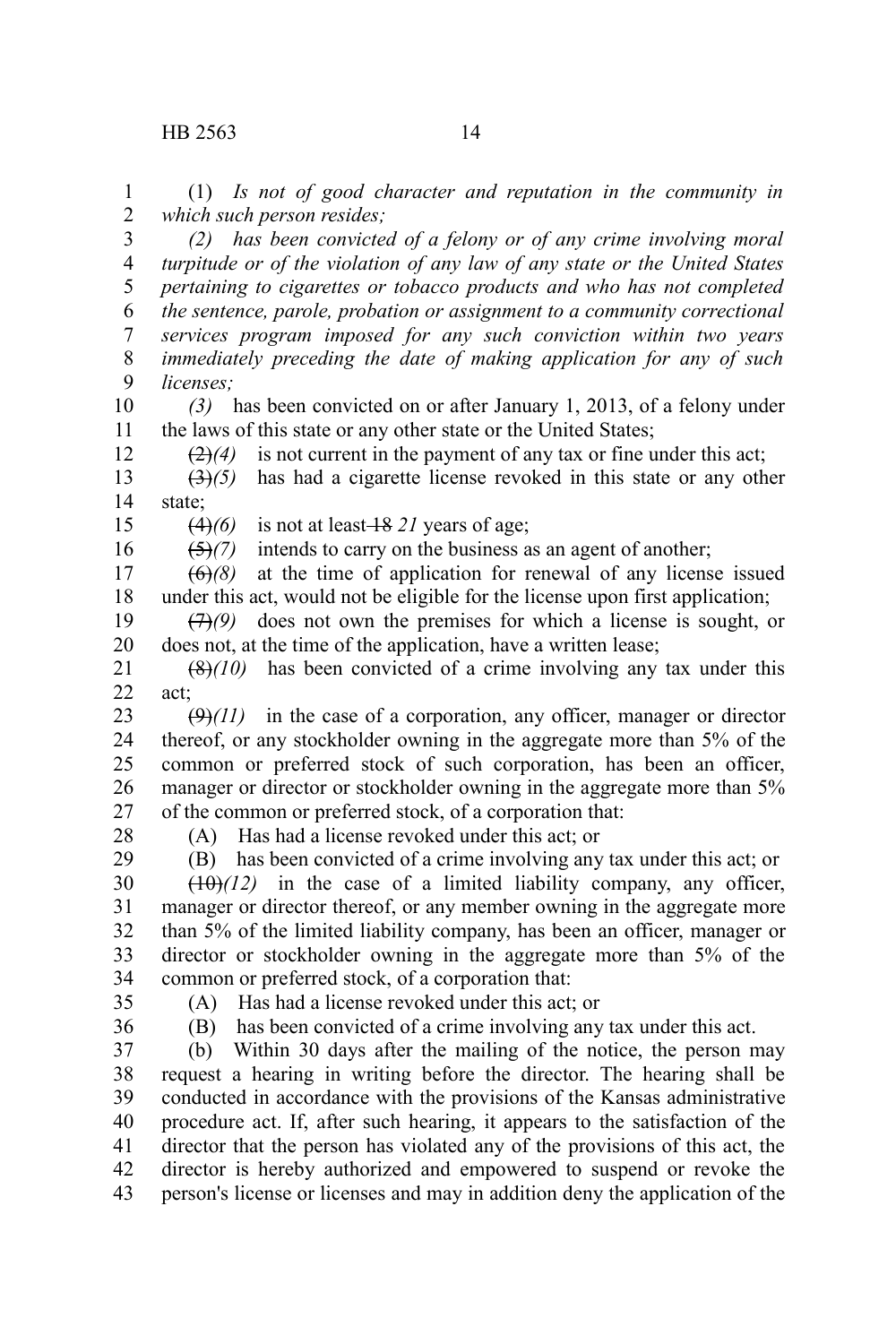person for a license or licenses for a portion of the succeeding calendar year for such period as the director determines is necessary, but in no case for a period ending more than one year following the date upon which the license or licenses were suspended or revoked. The suspension or revocation of a vending machine operator's master license shall suspend or revoke all vending machine permits issued to the vending machine operator for the term of the license suspension or revocation. 1 2 3 4 5 6 7

(c) If a person continues to engage in activities requiring a license under this act after having notice or knowledge of the suspension or revocation of the person's license or licenses or after becoming more than 10 days delinquent in filing a bond payable to the state of Kansas as required by the director, payment of any fine, tax, penalty or interest imposed pursuant to this act, the state shall be entitled, in any proceedings brought for such purposes, to have an order and judgment restraining and enjoining such unlawful sale and no bond shall be required for the issuance of any such restraining order or injunction. 8 9 10 11 12 13 14 15 16

Sec. 11. K.S.A. 79-3316 is hereby amended to read as follows: 79- 3316. (a) All purchases of cigarettes by any dealer shall be evidenced by an invoice, a duplicate of which shall be furnished to the party receiving the cigarettes from any dealer. 17 18 19 20

(b) Purchases of cigarettes by wholesale dealers shall be made from the manufacturers of cigarettes or from other Kansas licensed wholesale dealers. Purchases of cigarettes by retail dealers-or vending machineoperators shall be from wholesale dealers. 21 22 23 24

(c) All invoices issued by wholesale dealers shall be in duplicate and a copy must accompany the consigned cigarettes. Cigarettes sold by a wholesale dealer to any other dealer shall be evidenced by invoices bearing the vendee's name and license number. A wholesale dealer selling cigarettes to a manufacturer's salesperson shall at the time of delivery of same make a true duplicate invoice, inserting therein the name of the salesman together with the name of such salesperson's employer, except that for an outlet, or fuel outlet or fuel center owned by the same entity, separate invoices are not required if cigarettes are sold from the fuel outlet owned by the same entity. 25 26 27 28 29 30 31 32 33 34

(d) All records pertaining to sales of cigarettes by dealers in the state of Kansas shall be preserved for a period of three years and shall be available for inspection by the director or the director's designee at the dealer's place of business or, if the dealer has more than one place of business in the state, at a central location of the dealer. 35 36 37 38 39

(e) Every wholesale dealer shall report to the director on or before the  $10<sup>th</sup>$  day of each month, stating the amount of cigarettes sold during the preceding month and the amount of all cigarettes returned to the manufacturer. Any wholesale dealer who refuses any shipment or part of a 40 41 42 43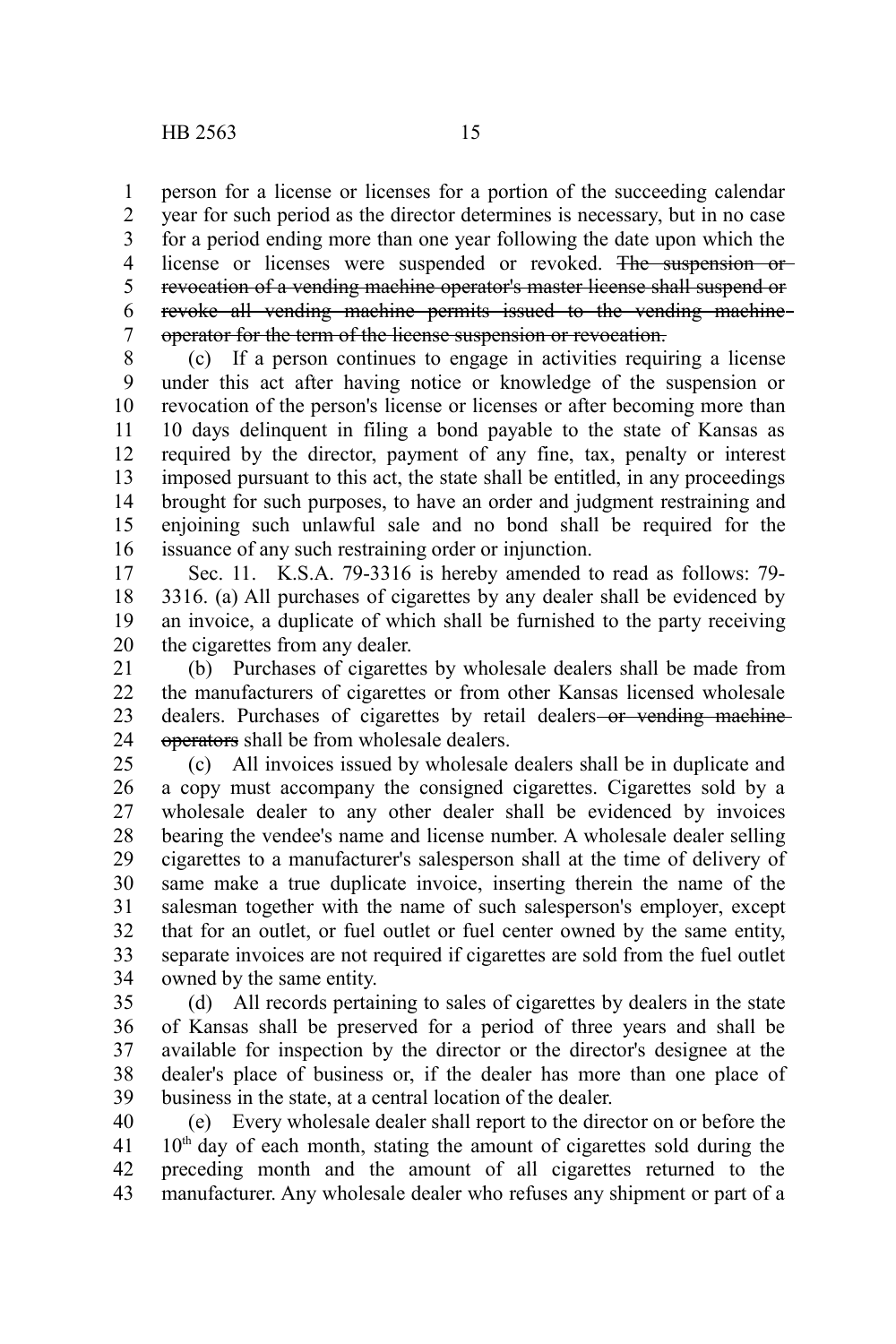shipment of unstamped cigarettes or has a shortage in the shipment of cigarettes consigned to such dealer shall in the monthly report next following the refusal or shortage report to the director the number of packages or cartons of cigarettes refused or short and the name of the carrier from whom the cigarettes were refused or shortage occurred. Such report shall be filed electronically in the manner prescribed by the director. 1 2 3 4 5 6

(f) Exemption from payment of cigarette tax on sale of cigarettes made outside the state by any wholesale dealer shall be filed on forms provided by the director. 7 8 9

Sec. 12. K.S.A. 79-3321 is hereby amended to read as follows: 79- 3321. It shall be unlawful for any person: 10 11

(a) Except as otherwise specifically provided by this act, to possess, sell, transport, import, distribute, wholesale or manufacture more than 1,000 cigarettes without the required tax indicia being affixed as herein provided. 12 13 14 15

(b) To mutilate or attach to any individual package of cigarettes any stamp that has in any manner been mutilated or that has been heretofore attached to a different individual package of cigarettes or to have in possession any stamps so mutilated. 16 17 18 19

(c) To prevent the director or any officer or agent authorized by law, to make *from making* a full inspection for the purpose *purposes* of this act, of any place of business and all premises connected thereto where cigarettes are or may be manufactured, sold, distributed, or given away. 20 21 22 23

(d) To use any artful device or deceptive practice to conceal any violation of this act or to mislead the director or officer or agent authorized by law in the enforcement of this act. 24  $25$ 26

(e) Who is a dealer to fail to produce on demand of the director or any officer or agent authorized by law any records or invoices required to be kept by such person. 27 28 29

(f) Knowingly to make, use, or present to the director or agent thereof any falsified invoice or falsely state the nature or quantity of the goods invoiced. 30 31 32

(g) Who is a dealer to fail or refuse to keep and preserve for the time and in the manner required by this act all the records required by this act to be kept and preserved. 33 34 35

(h) To wholesale cigarettes to any person, other than a manufacturer's salesperson, retail dealer or wholesaler who is: 36 37

(1) Duly licensed by the state where such manufacturer's salesperson, retail dealer or wholesaler is located; or 38 39

(2) exempt from state licensing under applicable state or federal laws or court decisions including any such person operating as a retail dealer upon land allotted to or held in trust for an Indian tribe recognized by the United States bureau of Indian affairs. 40 41 42 43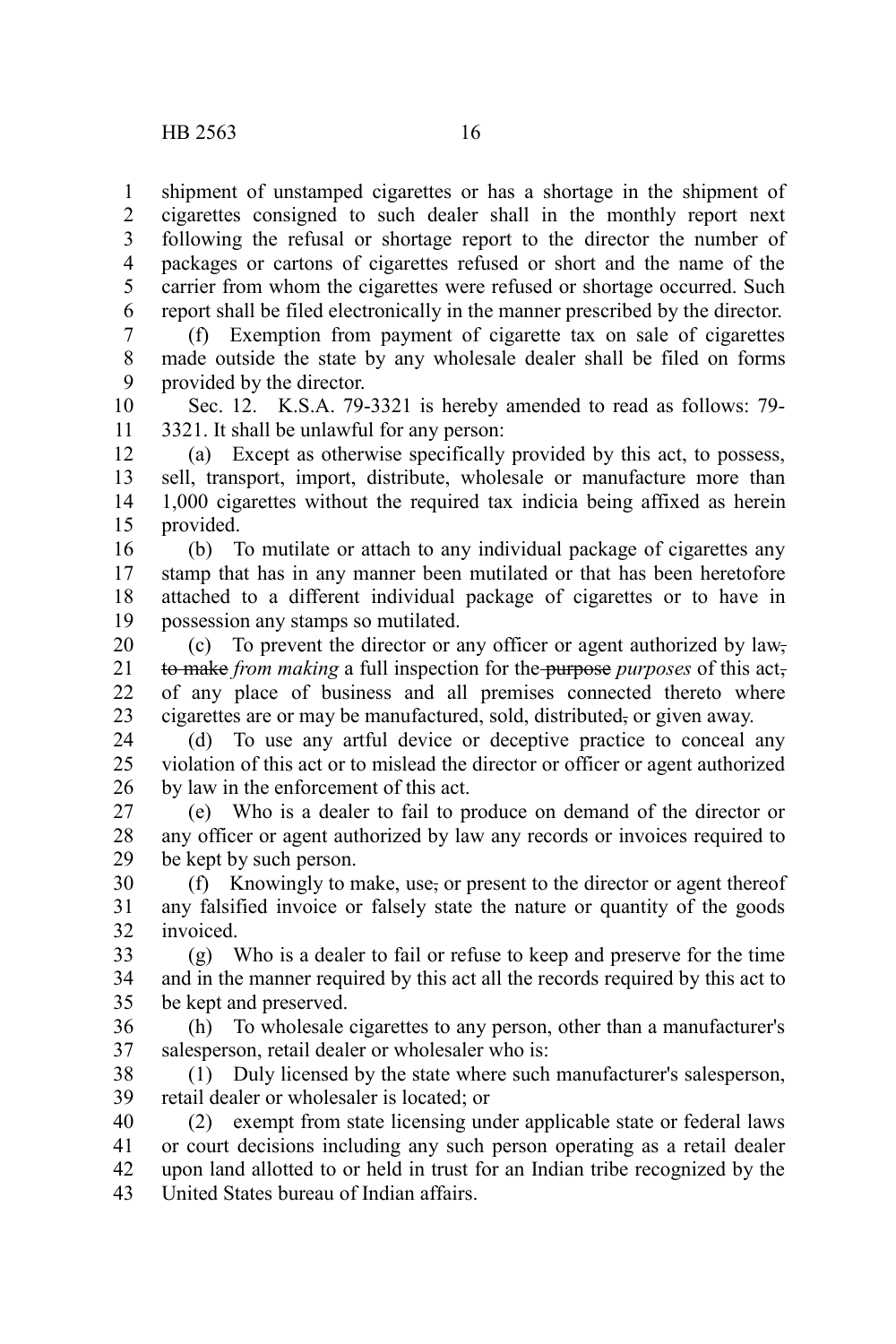(i) To have in possession any evidence of tax indicia provided for herein not purchased from the director. 1 2

3 4

5

authorized by law to inspect a carrier transporting cigarettes. (k) To vend small cigars, or any products so wrapped as to be confused with cigarettes, from a machine vending cigarettes, nor shall a vending machine be so built to vend cigars or products that may be confused with cigarettes, be attached to a cigarette vending machine. 6 7 8

(l) To sell, furnish or distribute cigarettes, electronic cigarettes*, consumable material* or tobacco products to any person under  $+8$  21 years of age*, or to buy cigarettes, electronic cigarettes, consumable material or tobacco products for any person under 21 years of age*. 9 10 11 12

(m) Who is under 18 years of age to purchase or attempt to purchase cigarettes, electronic cigarettes or tobacco products. 13 14

(n) Who is under 18 years of age to possess or attempt to possess cigarettes, electronic cigarettes or tobacco products. 15 16

 $\left(\frac{\theta}{\theta} \right)$  To sell cigarettes to a retailer or at retail that do not bear Kansas tax indicia or upon which the Kansas cigarette tax has not been paid. 17 18

(p)*(m)* To sell cigarettes*, electronic cigarettes, consumable material or tobacco products* without having a license for such sale as provided herein. 19 20 21

(q) To sell a vending machine without having a vending machine distributor's license. 22 23

 $(r\rightarrow f(n))$  Who is a retail dealer to fail to post and maintain in a conspicuous place in the dealer's establishment the following notice: "By law, cigarettes, electronic cigarettes*, consumable material* and tobacco products may be sold only to persons 18 *21* years of age and older." *All notices shall be posted in a manner conspicuous to both employees and consumers, unobstructed from view in their entirety, and within six feet of each register where cigarettes, electronic cigarettes, consumable material or tobacco products are available for purchase. The notice shall be at least 8<sup>1</sup> /2" by 11" and the words on the notice shall be legibly printed.* 24 25 26 27 28 29 30 31 32

 $\overline{(s)}$  (o) To distribute samples within 500 feet of any school when such facility is being used primarily by persons under 18 *21* years of age unless the sampling is: 33 34 35

(1) In an area to which persons under 18 *21* years of age are denied access; 36 37

(2) in or at a retail location where cigarettes*, electronic cigarettes, consumable material* and tobacco products are the primary commodity offered for sale at retail; or 38 39 40

(3) at or adjacent to an outdoor production, repair or construction site or facility. 41 42

(t)*(p)* To sell cigarettes, electronic cigarettes*, consumable material* or 43

(j) To fail or refuse to permit the director or any officer or agent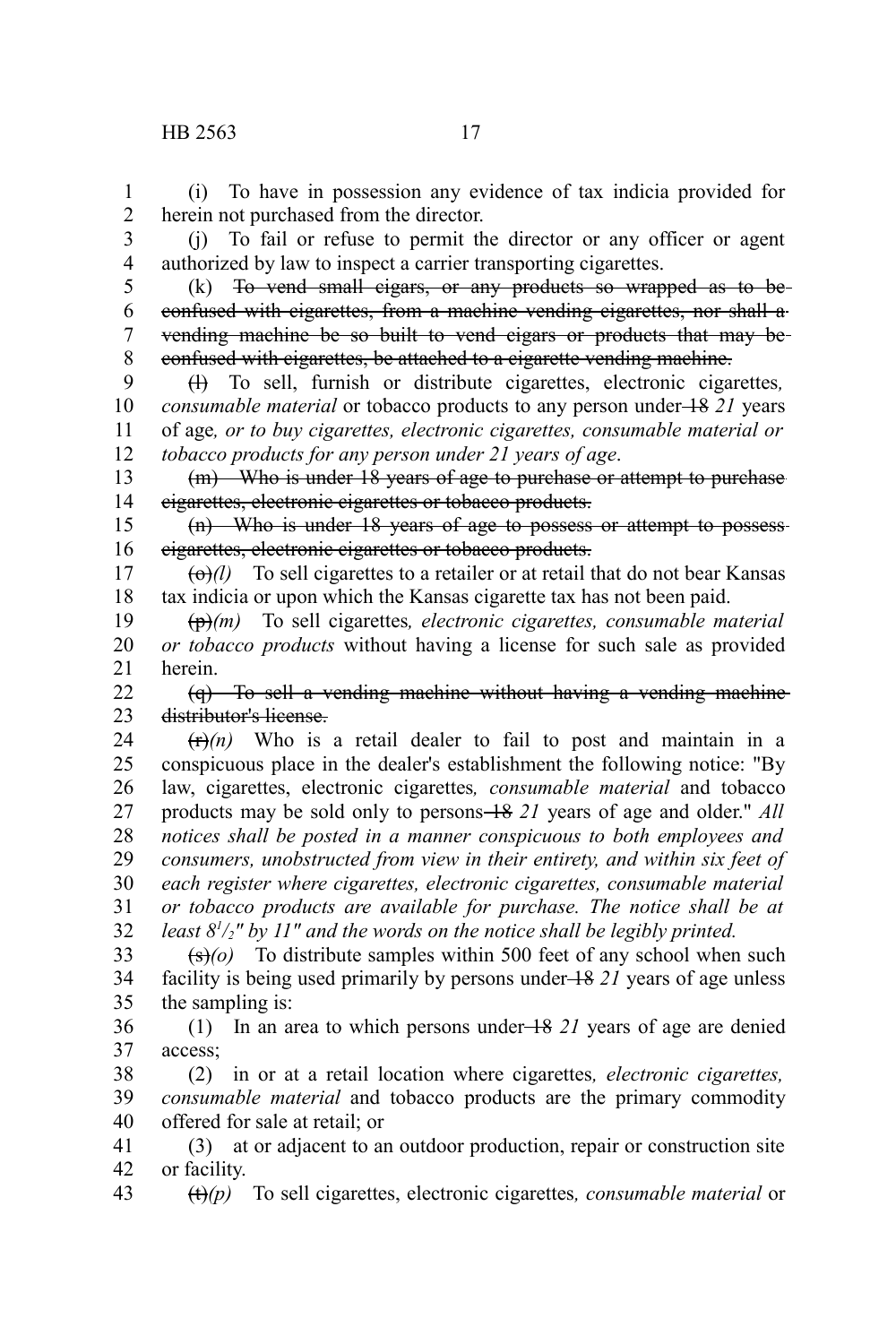16

tobacco products by means of a vending machine, including vending machines that sell packaged, single cigarettes, in any establishment, or portion of an establishment<del>, which is open to minors, except that this</del> subsection shall not apply to: 1 2 3 4

(1) The installation and use by the proprietor of the establishment, or by the proprietor's agents or employees, of vending machines behind a counter, or in some place in such establishment, or portion thereof, to which minors are prohibited by law from having access; or 5 6 7 8

(2) the installation and use of a vending machine in a commercial building or industrial plant, or portions thereof, where the public is not customarily admitted and where machines are intended for the sole use of adult employees employed in the building or plant. 9 10 11 12

(u)*(q)* To sell cigarettes, electronic cigarettes*, consumable material* or tobacco products by means of a self-service display in any establishment, except that the provisions of this subsection shall not apply to: 13 14 15

 $(1)$  A vending machine that is permitted under subsection  $(t)$ ;

(2) a self-service display that is located in a tobacco specialty store;  $\theta$ 17 18

(3) a self-service display located in a facility where the retailer ensures that no person younger than 18 years of age is present or permitted to enter at any time *any indoor enclosed area where the retailer ensures that no person under 21 years of age is present or permitted to enter at any time*. 19 20 21 22 23

 $(\forall r)(r)$  To sell or distribute in this state; to acquire, hold, own, possess or transport for sale or distribution in this state; or to import or cause to be imported, into this state for sale or distribution in this state: 24 25 26

(1) Any cigarettes the package of which: (A) Bears any statement, label, stamp, sticker or notice indicating that the manufacturer did not intend the cigarettes to be sold, distributed or used in the United States, including but not limited to, labels stating "For Export Only," "U.S. Tax-Exempt," "For Use Outside U.S." or similar wording; or (B) does not comply with: (i) All requirements imposed by or pursuant to federal law regarding warnings and other information on packages of cigarettes manufactured, packaged or imported for sale, distribution or use in the United States, including but not limited to the precise warning labels specified in the federal cigarette labeling and advertising act, 15 U.S.C. § 1333; and (ii) all federal trademark and copyright laws; 27 28 29 30 31 32 33 34 35 36 37

(2) any cigarettes imported into the United States in violation of 26 U.S.C. § 5754 or any other federal law, or federal regulations implementing such laws; 38 39 40

(3) any cigarettes that such person otherwise knows or has reason to know the manufacturer did not intend to be sold, distributed or used in the United States; or 41 42 43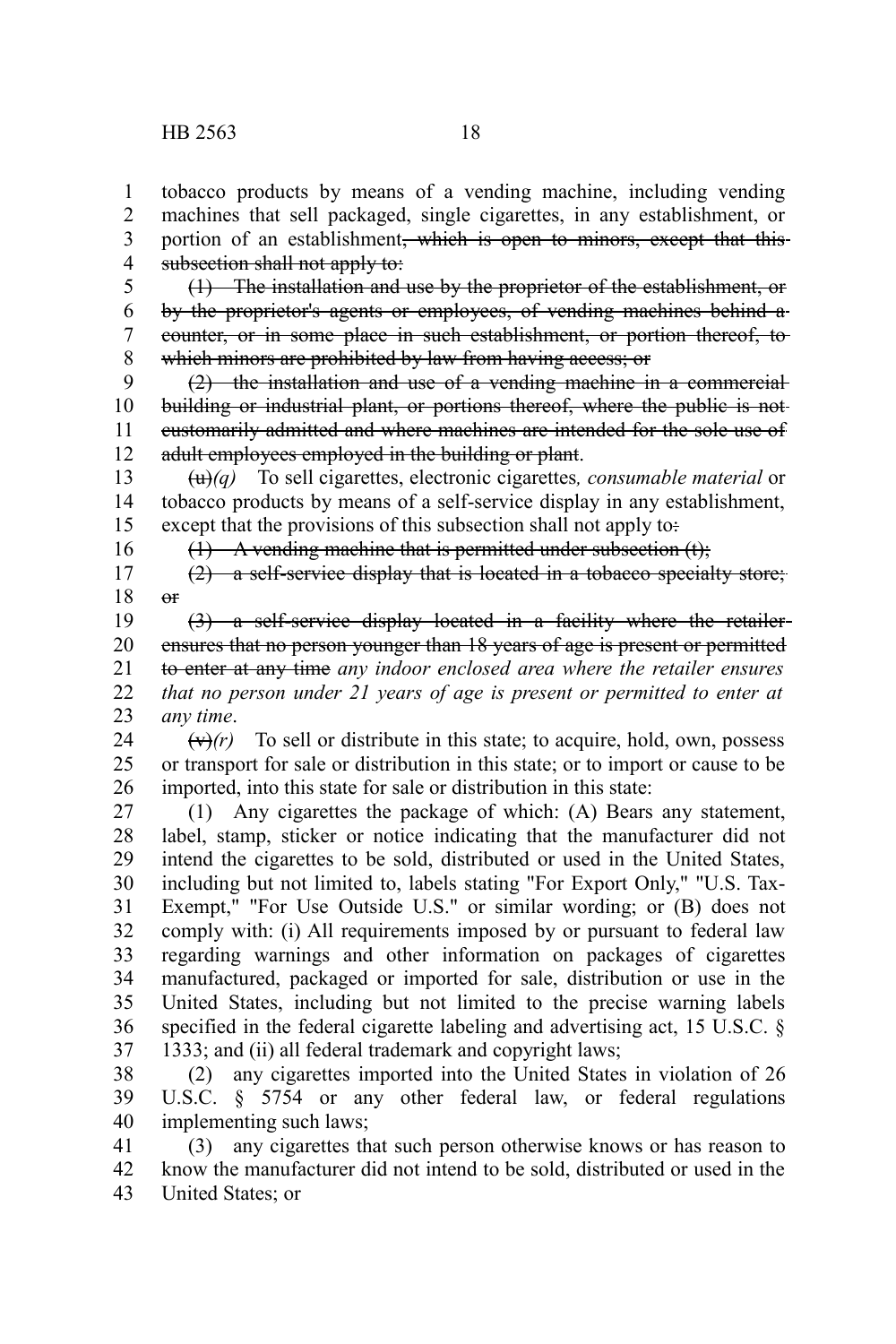(4) any cigarettes for which there has not been submitted to the secretary of the U.S. department of health and human services the list or lists of the ingredients added to tobacco in the manufacture of such cigarettes required by the federal cigarette labeling and advertising act, 15 U.S.C. § 1335a. 1 2 3 4 5

(w)*(s)* To alter the package of any cigarettes*, electronic cigarettes or consumable material*, prior to sale or distribution to the ultimate consumer, so as to remove, conceal or obscure: 6 7 8

(1) Any statement, label, stamp, sticker or notice described in subsection  $(v)$  (*r*); or 9 10

(2) any health warning that is not specified in, or does not conform with, the requirements of, the federal cigarette labeling and advertising act, 15 U.S.C. § 1333. 11 12 13

 $(\frac{x}{x})(t)$  To affix any stamp required pursuant to K.S.A. 79-3311, and amendments thereto, to the package of any cigarettes described in subsection  $(v)$  (*r*) or altered in violation of subsection  $(w)$  (*s*). 14 15 16

 $(y)$ (*u*) To possess, sell, transport, import, distribute, wholesale or manufacture cigarettes, smokeless tobacco or roll-your-own tobacco in violation of K.S.A. 50-6a01 et seq., and amendments thereto. 17 18 19

 $\left(\frac{z}{z}\right)$  To sell cigarettes, smokeless tobacco or roll-your-own tobacco in any manner that is not a direct, face-to-face exchange between the retailer and the consumer, except: (1) mail-order sales, which shall not include mail-order redemption coupons and distribution of free samples through the mail;  $(2)$  vending machines as provided in subsection  $(t)$ ; and (3) self-service displays as provided in subsection (u). 20 21 22 23 24 25

*(w) To sell: (1) Any electronic cigarette that contains flavored consumable material, except menthol-flavored consumable material; or (2) any flavored consumable material, except menthol-flavored consumable material.* 26 27 28 29

Sec. 13. K.S.A. 79-3322 is hereby amended to read as follows: 79- 3322. (a) (1) Except as otherwise provided in this act, a violation of K.S.A. 79-3321(a), (c), (d), (f), (h), (i), (i),  $(v)$ ,  $(w)$ ,  $(x)$  or  $(v)$  *(r)*, *(s)*, *(t)*, *(u)* or *(w)*, and amendments thereto, is a: 30 31 32 33

(A) Class A misdemeanor for a first violation, and the offender shall be fined not less than \$1,000 nor more than \$2,500 upon a first conviction; 34 35

(B) severity level 6, nonperson felony for a second violation, and the offender shall be fined not less than \$50,000 nor more than \$100,000 upon a second conviction; and 36 37 38

(C) severity level 6, nonperson felony for a third and all subsequent violations, and the offender shall be fined \$100,000 upon a third and all subsequent convictions. 39 40 41

(2) It shall be a defense to prosecution under K.S.A. 79-3321(a), and amendments thereto, that a licensee has: (A) Segregated the cigarettes 42 43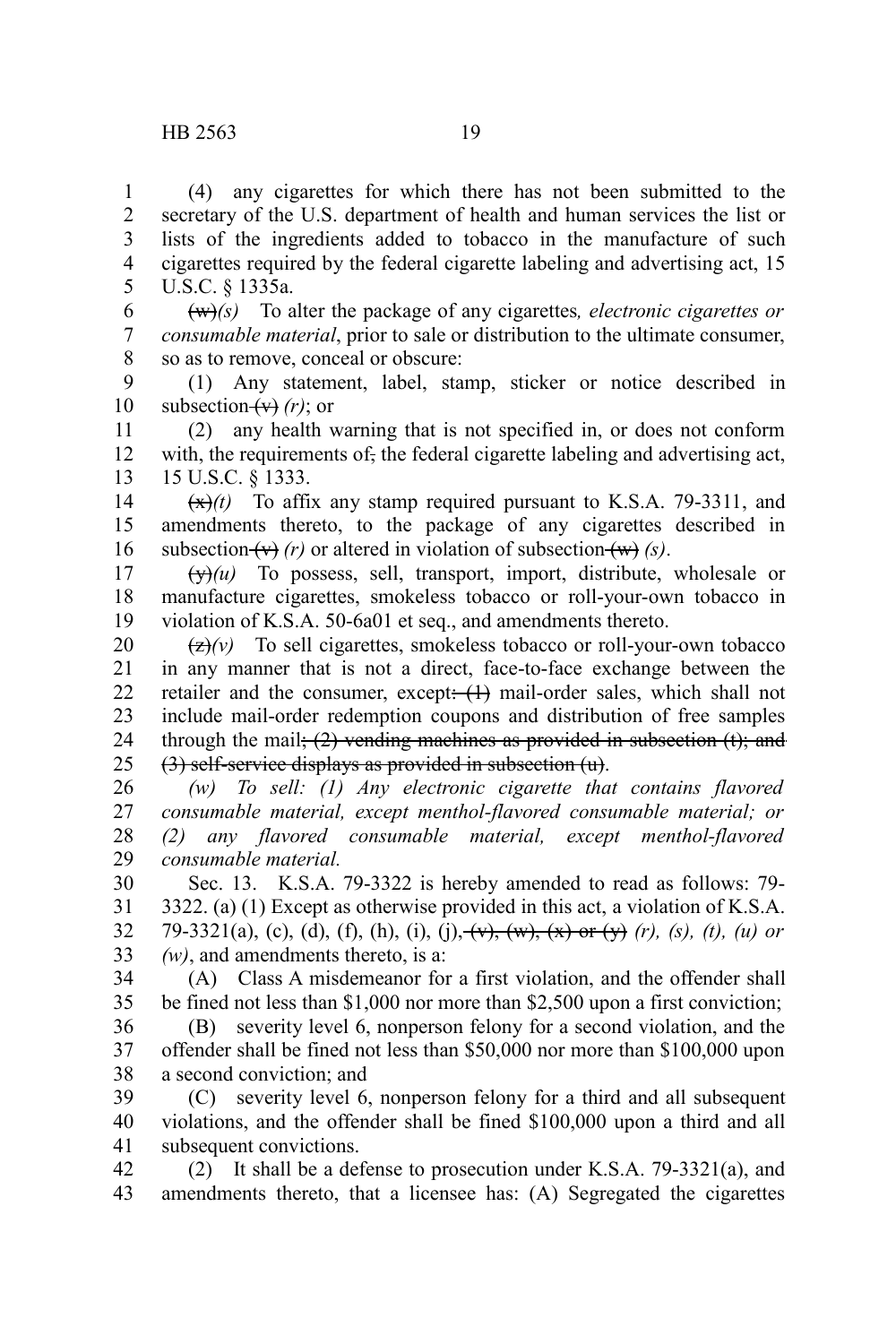from public view; (B) marked the cigarettes as not for retail sale to consumers; and (C) within 72 hours of receipt, notified the licensee's wholesale dealer, in writing, that the cigarettes do not bear indicia of Kansas tax and that the wholesale dealer shall remove the cigarettes from the licensee's premises. 1 2 3 4 5

(b) Except as provided in subsections *subsection* (a), *or* (c) or (d), a violation of K.S.A. 79-3321, and amendments thereto, is a class B misdemeanor and upon conviction, an offender shall be fined not less than \$500 nor more than \$1,000 or imprisoned for not more than one year, or both for each separate violation. In addition thereto*,* any person found liable for any license fee or tax imposed under the provisions of this act shall be personally liable for such license fee or tax plus a penalty in an amount equal to 100% thereof. 6 7 8 9 10 11 12 13

(c) (1) It*A violation of K.S.A. 79-3321(k), and amendments thereto,* is a class B person misdemeanor punishable by a minimum fine of \$200 for any person to: (A) Sell, give or furnish any eigarettes or tobacco products to any person under 18 years of age; or (B) buy any cigarettes or tobacco products for any person under 18 years of age*:* 14 15 16 17 18

19

24

*(A) For a first violation, a minimum fine of \$500;*

*(B) for a second violation within a three-year period, a minimum fine of \$750;* 20 21

*(C) for a third or subsequent violation within a three-year period, a minimum fine of \$1,000*. 22 23

(2) It shall be a defense to a prosecution under this subsection if:

(A) The defendant is a licensed retail dealer, or employee thereof, or a person authorized by law to distribute samples; 25 26

(B) the defendant sold, furnished or distributed the cigarettes*, electronic cigarettes, consumable material* or tobacco products to the person under 18 *21* years of age with reasonable cause to believe the person was of legal age to purchase or receive cigarettes*, electronic cigarettes, consumable material* or tobacco products; and 27 28 29 30 31

(C) to purchase or receive the cigarettes*, electronic cigarettes, consumable material* or tobacco products, the person under  $\frac{18}{21}$  years of age exhibited to the defendant a driver's license, Kansas nondriver's identification card or other official or apparently official document containing a photograph of the person and purporting to establish that the person was of legal age to purchase or receive cigarettes*, electronic cigarettes, consumable material* or tobacco products. 32 33 34 35 36 37 38

39

(3) It shall be a defense to a prosecution under this subsection if:

(A) The defendant engages in the lawful sale, furnishing or distribution of cigarettes*, electronic cigarettes, consumable material* or tobacco products by mail; and 40 41 42

(B) the defendant sold, furnished or distributed the cigarettes*,* 43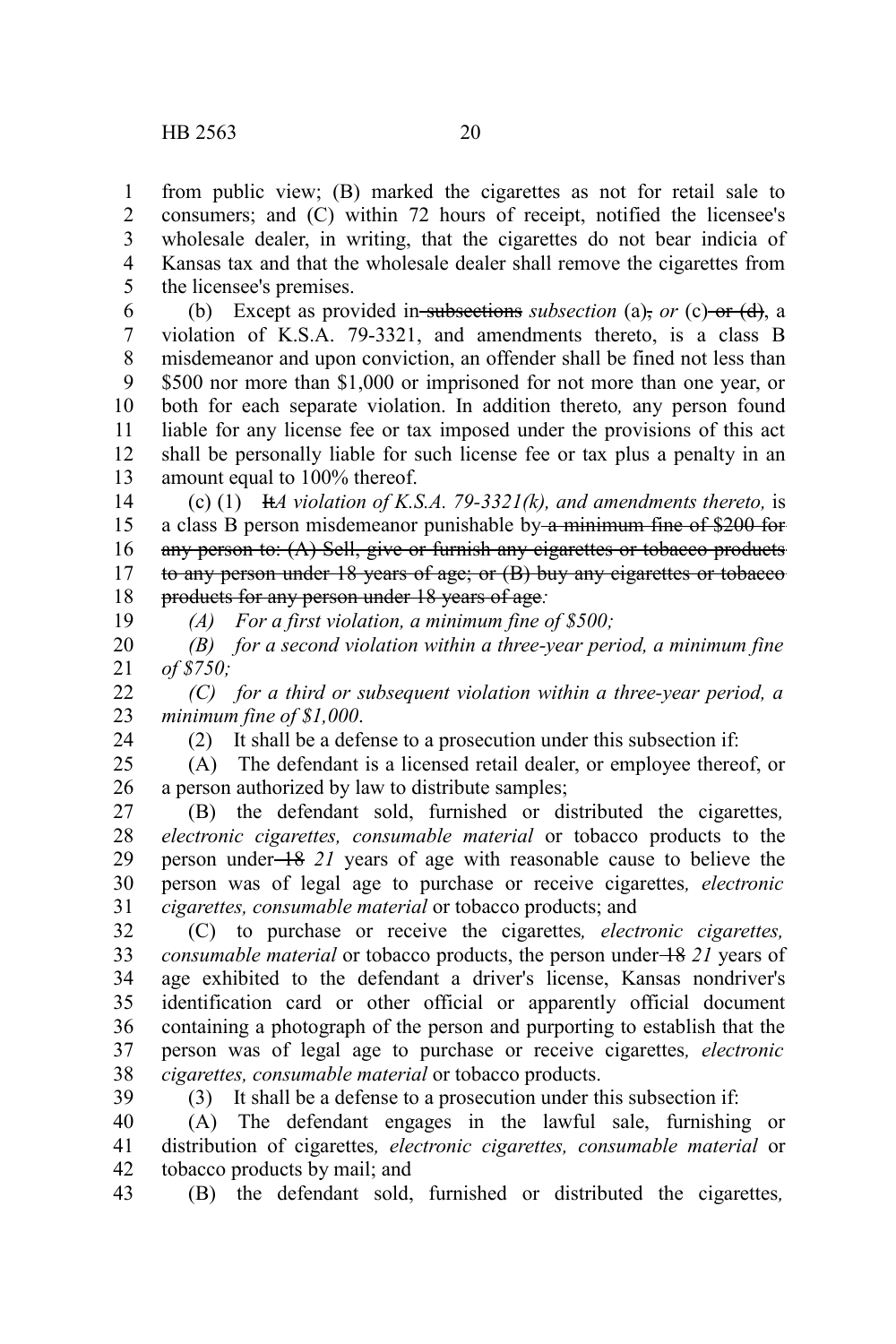*electronic cigarettes, consumable material* or tobacco products to the person by mail only after the person had provided to the defendant an unsworn declaration, conforming to K.S.A. 53-601, and amendments thereto, that the person was  $\frac{18}{21}$  or more years of age. 1 2 3 4

(4) For purposes of this subsection*,* the person who violates this subsection shall be the individual directly selling, furnishing or distributing the cigarettes*, electronic cigarettes, consumable material* or tobacco products to any person under 18 *21* years of age*, the person buying cigarettes, electronic cigarettes, consumable material or tobacco products for any person under 21 years of age* or the retail dealer who has actual knowledge of such *buying,* selling, furnishing or distributing by such individual or both. 5 6 7 8 9 10 11 12

(d) Violation of K.S.A. 79-3321(m) or (n), and amendments thereto, is a cigarette or tobacco infraction for which the fine is \$25. In addition, the judge may require the juvenile to appear in court with a parent or legal guardian. 13 14 15 16

(e) Any agent, employees or others who aid, abet or otherwise participate in any way in the violation of the Kansas cigarette and tobacco products act or in any of the offenses hereunder punishable shall be guilty and punished as principals to the same extent as any person violating this act. 17 18 19 20 21

(f)*(e)* The secretary of revenue*,* or the secretary's authorized agent*,* may refer such evidence as may be available concerning violations of this act or any rules and regulations or order hereunder to the attorney general or the proper county or district attorney, who may in the prosecutor's discretion, with or without such a reference, institute the appropriate criminal proceedings under this act. Upon receipt of such reference, the attorney general or the county attorney or district attorney may request that a duly employed attorney of the department of revenue prosecute or assist in the prosecution of such violation or violations on behalf of the state. Upon approval of the secretary or the secretary's authorized agent, such employee shall be appointed a special prosecutor for the attorney general or the county attorney or district attorney to serve without compensation from the attorney general or the county attorney or district attorney. Such special prosecutor shall have all the powers and duties prescribed by law for assistant attorneys general or assistant county or district attorneys and such other powers and duties as are lawfully delegated to such special prosecutor by the attorney general or the county attorney or district attorney. If an attorney employed by the secretary or secretary's authorized agent acts as a special prosecutor, the secretary may pay extradition and witness expenses associated with the case. 22 23 24 25 26 27 28 29 30 31 32 33 34 35 36 37 38 39 40 41

*(f) It shall not be a violation of K.S.A. 79-3321, and amendments thereto, to permit any person under the age of 21 years to possess* 42 43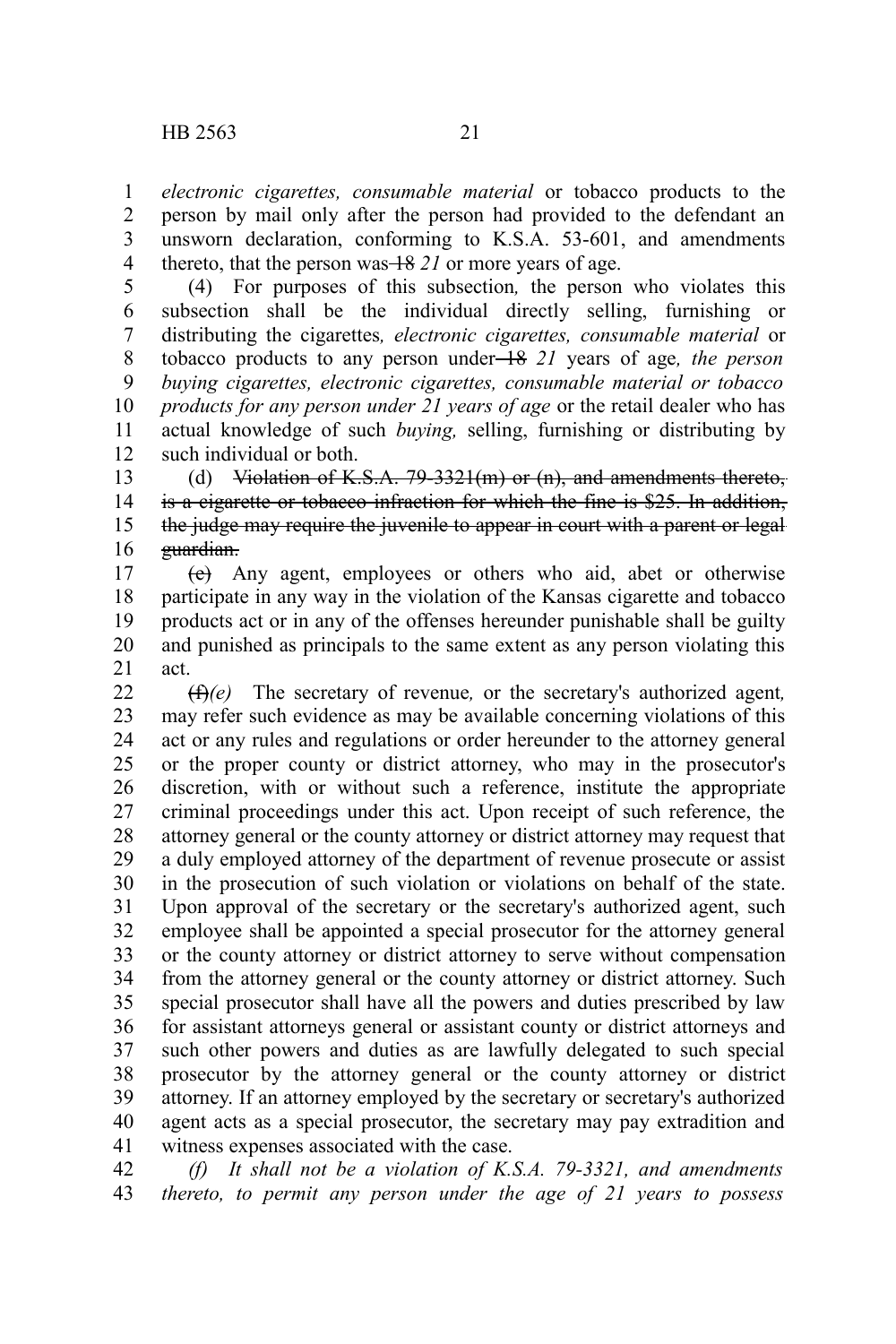25

*cigarettes, electronic cigarettes, consumable material or tobacco products* 1

*if such possession is solely in the course of such person's employment by a retailer.* 2 3

Sec. 14. K.S.A. 79-3323 is hereby amended to read as follows: 79- 3323. (a) Except as provided in subsection (c), the following are declared to be common nuisances and contraband: 4 5 6

(1) All packages of cigarettes, in quantities of 20 packages or more, not bearing indicia of tax payment as required in this act-and all devices for vending cigarettes in which unstamped packages are found; 7 8 9

(2) all packages of cigarettes, in quantities of 20 packages or more, not bearing indicia of tax payment as required by any compact between: 10 11

(A) The governor and the Prairie Band Potawatomi Nation and approved by the legislature; (B) the governor and the Iowa Tribe of Kansas and Nebraska and approved by the legislature; (C) the governor and the Kickapoo Tribe in Kansas and approved by the legislature; or (D) the governor and the Sac and Fox Nation of Missouri in Kansas and Nebraska and approved by the legislature; 12 13 14 15 16 17

(3) all cigarettes*, electronic cigarettes, consumable material* or tobacco products in the possession of a minor *person under the age of 21*; 18 19

(4) cigarettes, smokeless tobacco or roll-your-own tobacco in violation of K.S.A. 50-6a01 et seq., and amendments thereto; and 20 21

(5) all property, including vehicles, used in the sale, transportation, distribution, importation, wholesale or manufacture of unstamped packages of cigarettes*; and* 22 23 24

*(6) all consumable material on which tax has not been paid*.

Cigarettes in vending machines and exposed to view not showing indicia of tax payment required by this act to be visible from the outside of the vending machine shall be presumed to be unstamped. 26 27 28

(b) Any cigarettes*, electronic cigarettes, consumable material, tobacco products* or property constituting a common nuisance and contraband as provided by this section may be seized by the director or the director's authorized agent or any duly constituted peace officer with or without process or warrant and shall be subject to forfeiture as provided in this act. The party making the seizure shall deliver to the owner of the property and to the person or persons found in possession of the property a receipt stating from whom the property was seized, the place of seizure and a description and the brand of the property seized. A duplicate of the receipt shall be filed in the office of the director and shall be open for public inspection. 29 30 31 32 33 34 35 36 37 38 39

(c) Cigarettes in quantities of 1,000 or less in the possession of a licensee are not declared a common nuisance and contraband if the licensee has: (1) Segregated the cigarettes from public view; (2) marked the cigarettes as not for retail sale to consumers; and (3) within 72 hours of 40 41 42 43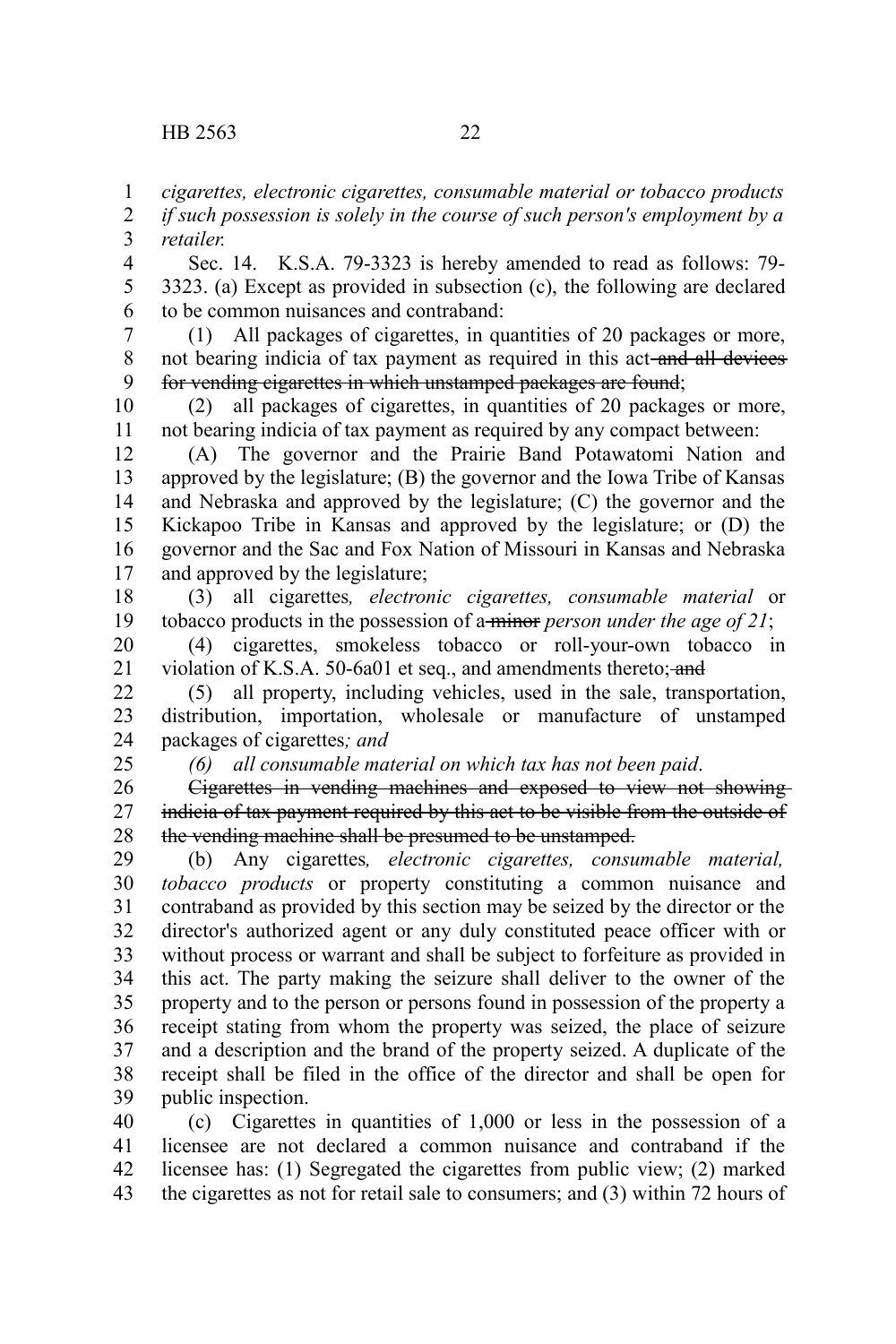receipt, notified the licensee's wholesale dealer, in writing, that the cigarettes do not bear indicia of Kansas tax and that the wholesale dealer shall remove the cigarettes from the licensee's premises. 1 2 3

Sec. 15. K.S.A. 79-3326 is hereby amended to read as follows: 79- 3326. The director of taxation shall administer and enforce the provisions of this act, and to require such reports, make such investigations and take such other action as the director deems necessary or suitable to that end. For the purpose of ascertaining the correctness of any return or making an estimate of the tax due for any taxpayer or person, the director or the director's designee has the power to examine any books, papers, records or memoranda bearing upon the matters required to be included in the return or report. The secretary of revenue shall adopt rules and regulations for the administration of this act. For the purpose of enforcing this act the director may call to the director's aid any law enforcement officer of this state to prosecute all violators of any of the provisions of this act. The police of any city shall have the right to inspect all premises, records and invoices pertaining to the wholesale distribution, retail sale or sampling of cigarettes*, electronic cigarettes, consumable material* or tobacco products within the city at all reasonable times. All agents and representatives designated by the director are hereby invested with all the powers of peace and police officers within the state of Kansas in the enforcement of the provisions of this act throughout the state. 4 5 6 7 8 9 10 11 12 13 14 15 16 17 18 19 20 21 22

Sec. 16. K.S.A. 79-3334 is hereby amended to read as follows: 79- 3334. (a) The Kansas department of revenue shall publish a list of active cigarette and tobacco licensees and shall update such list monthly. 23 24 25

(b) The list of active-eigarette and tobacco licensees published as provided in subsection (a) shall contain the following information: County name, owner, business name, address, license type and license number. 26 27 28

(c) The provisions of this section shall be *a* part of and supplemental to the Kansas cigarette and tobacco products act. 29 30

Sec. 17. K.S.A. 79-3335 is hereby amended to read as follows: 79- 3335. (a) Counterfeit cigarettes*, electronic cigarettes, consumable material and tobacco products* shall be seized by the director. For purposes of this section, counterfeit cigarettes includes*, electronic cigarettes, consumable material and tobacco products include* cigarettes*, electronic cigarettes, consumable material and tobacco products* manufactured, sold, transported, imported, distributed or possessed in this state with intent to deceive consumers and to avoid the provisions of this act, and also includes *include* cigarettes*, electronic cigarettes, consumable material and tobacco products* that have false manufacturing labels or packages of cigarettes bearing counterfeit tax stamps. It shall be unlawful for any person to sell, transport, import, distribute, possess, wholesale or manufacture counterfeit cigarettes*, electronic cigarettes, consumable* 31 32 33 34 35 36 37 38 39 40 41 42 43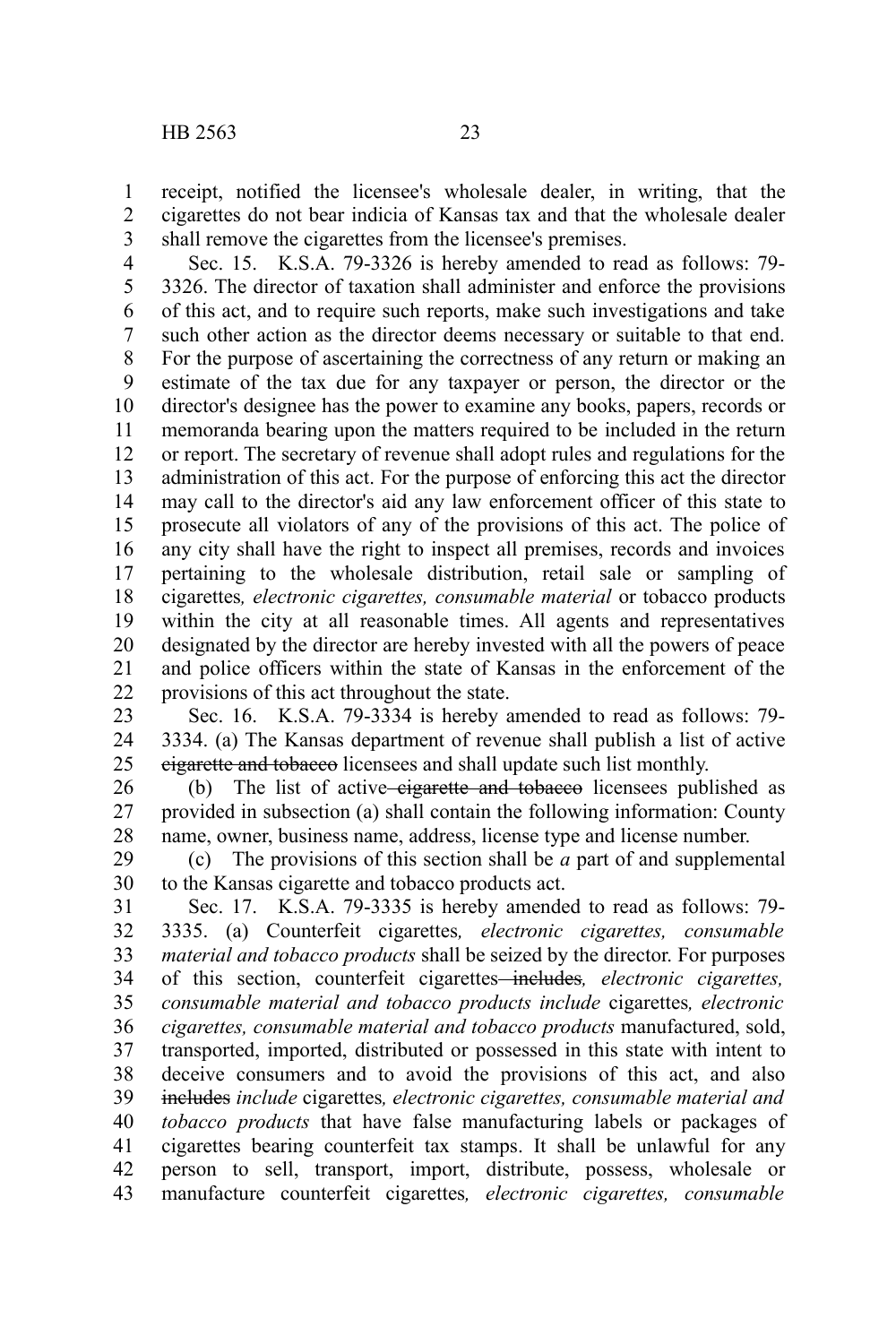*material or tobacco products*. 1

(b) Except as otherwise provided by this act, a violation of the provisions of this section shall be a: 2 3

(1) Class A misdemeanor for a first violation, and the offender shall be fined not less than \$1,000 nor more than \$2,500 upon a first conviction; 4 5

(2) severity level 6, nonperson felony for a second violation, and the offender shall be fined not less than \$50,000 nor more than \$100,000 upon a second conviction; and 6 7 8

(3) severity level 6, nonperson felony for a third and all subsequent violations, and the offender shall be fined \$100,000 upon a third and all subsequent convictions. 9 10 11

(c) The secretary of revenue, or the secretary's authorized agent, may refer such evidence as may be available concerning violations of this act or any rules and regulations or order hereunder to the attorney general or the proper county or district attorney, who may in the prosecutor's discretion, with or without such a reference, institute the appropriate criminal proceedings under this act. Upon receipt of such reference, the attorney general or the county attorney or district attorney may request that a duly employed attorney of the department of revenue prosecute or assist in the prosecution of such violation or violations on behalf of the state. Upon approval of the secretary or the secretary's authorized agent, such employee shall be appointed as a special prosecutor for the attorney general or the county attorney or district attorney to serve without compensation from the attorney general or the county attorney or district attorney. Such special prosecutor shall have all the powers and duties prescribed by law for assistant attorneys general or assistant county or district attorneys and such other powers and duties as are lawfully delegated to such special prosecutor by the attorney general or the county attorney or district attorney. If an attorney employed by the secretary or secretary's authorized agent acts as a special prosecutor, the secretary may pay extradition and witness expenses associated with the case. 12 13 14 15 16 17 18 19 20 21 22 23 24 25 26 27 28 29 30 31

(d) The provisions of this section shall be *a* part of and supplemental to the Kansas cigarette and tobacco products act. 32 33

Sec. 18. K.S.A. 79-3388 is hereby amended to read as follows: 79- 3388. The imposition of the tax as provided in this act shall not render *cigarettes, electronic cigarettes, consumable material or* tobacco products exempt from the retailers' sales tax act under the provisions of K.S.A. 79- 3606 (a)*, and amendments thereto*. 34 35 36 37 38

Sec. 19. K.S.A. 79-3391 is hereby amended to read as follows: 79- 3391. (a) In addition to or in lieu of any other civil or criminal penalty provided by law, the secretary of revenue or the secretary's designee, upon a finding that a person under this act has violated any provision of this act or any provision of any rule and regulation of the secretary of revenue 39 40 41 42 43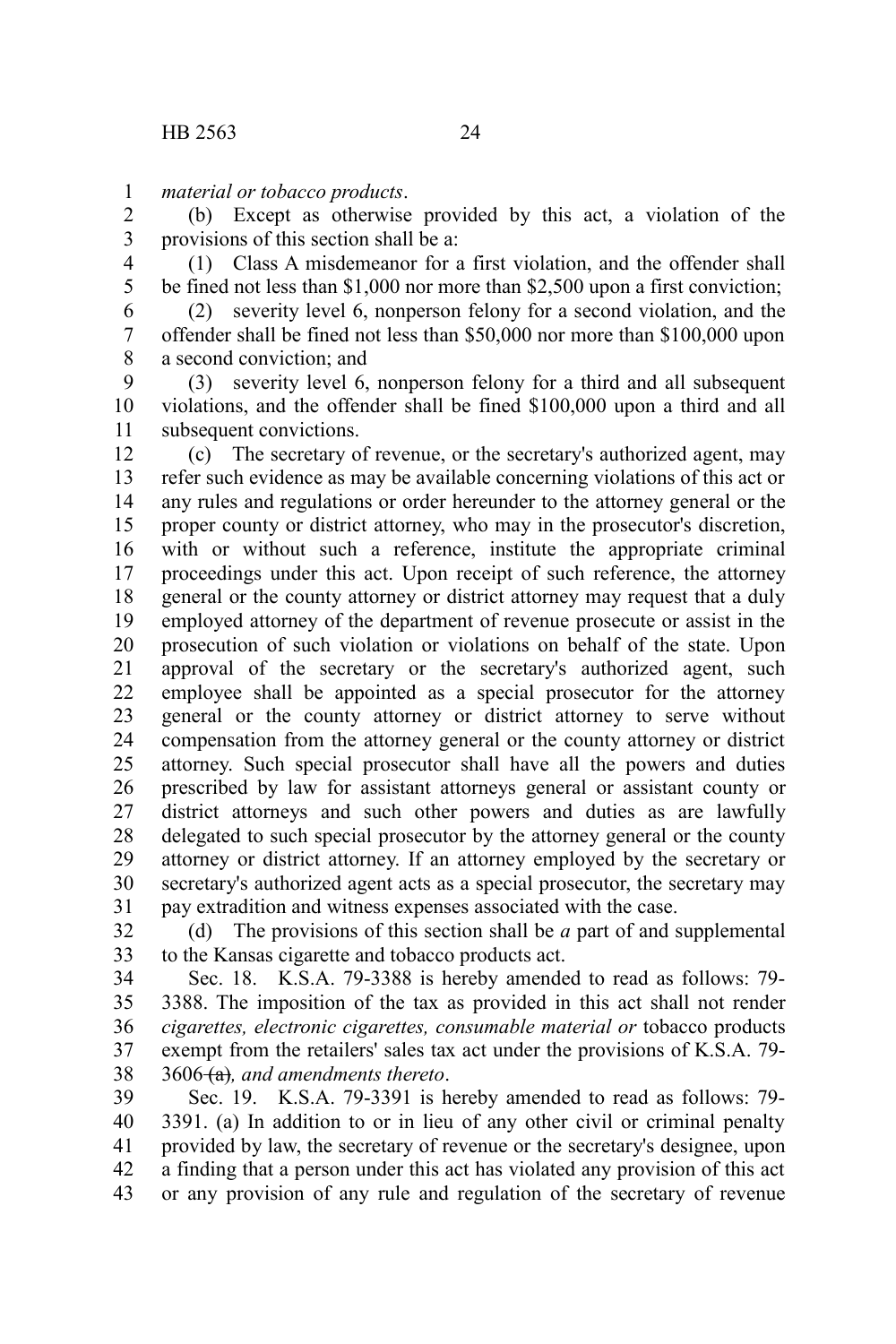adopted pursuant to this act shall impose on such person a civil fine not exceeding \$1,000 for each violation. 1 2

(b) It shall be unlawful for any person, directly or indirectly, to: (1) Sell, give or furnish any cigarettes*, electronic cigarettes, consumable material* or tobacco products to any person under  $\frac{18}{21}$  years of age; or (2) buy any cigarettes*, electronic cigarettes, consumable material* or tobacco products for any person under 18 *21* years of age. 3 4 5 6 7

*(c)* In determining the fine to be imposed under this subsection by a licensed retail dealer whose employee sold, furnished or distributed the cigarettes*, electronic cigarettes, consumable material* or tobacco products, the secretary of revenue*,* or the secretary's designee*,* shall consider it to be a mitigating circumstance if the employee had completed a training program, approved by the secretary of revenue *the department of health and environment,* or the secretary's designee, in avoiding sale, furnishing or distributing of cigarettes*, electronic cigarettes, consumable material* and tobacco products to persons under 18 *21* years of age. 8 9 10 11 12 13 14 15 16

 $\Theta(d)$  No fine shall be imposed pursuant to this section except upon the written order of the secretary of revenue*,* or the secretary's designee*,* to the licensee who committed the violation. Such order shall state the violation, the fine to be imposed and the right of the licensee to appeal the order. Such order shall be subject to appeal and review in the manner provided by the Kansas administrative procedure act. 17 18 19 20 21 22

 $(d)(e)$  Any fine collected pursuant to this section shall be remitted to the state treasurer in accordance with the provisions of K.S.A. 75-4215, and amendments thereto. Upon receipt of each such remittance, the state treasurer shall deposit the entire amount in the state treasury to the credit of the cigarette and tobacco products regulation fund. 23 24 25 26 27

(e)*(f)* There is hereby created, in the state treasury, the cigarette and tobacco products regulation fund. Moneys in the fund shall be expended only for the enforcement of this act and rules and regulations adopted pursuant to this act. Such expenditures shall be made in accordance with appropriation acts upon warrants of the director of accounts and reports issued pursuant to vouchers approved by the secretary of revenue or a person designated by the secretary. 28 29 30 31 32 33 34

 $(f(x)(g)$  (1) If a person violates subsection (b) for a second or subsequent occurrence within a three-year period, the secretary may impose a graduated fine upon such person for the second or subsequent occurrence. 35 36 37 38

*(2) For purposes of determining the number of violations of subsection (b), a violation of subsection (b) or a violation of an ordinance of any city, or a resolution of any county, that prohibits the acts prohibited by subsection (b) shall be considered a violation of subsection (b).* 39 40 41 42

*(3)* For the purposes of imposing a fine under this section, if three or 43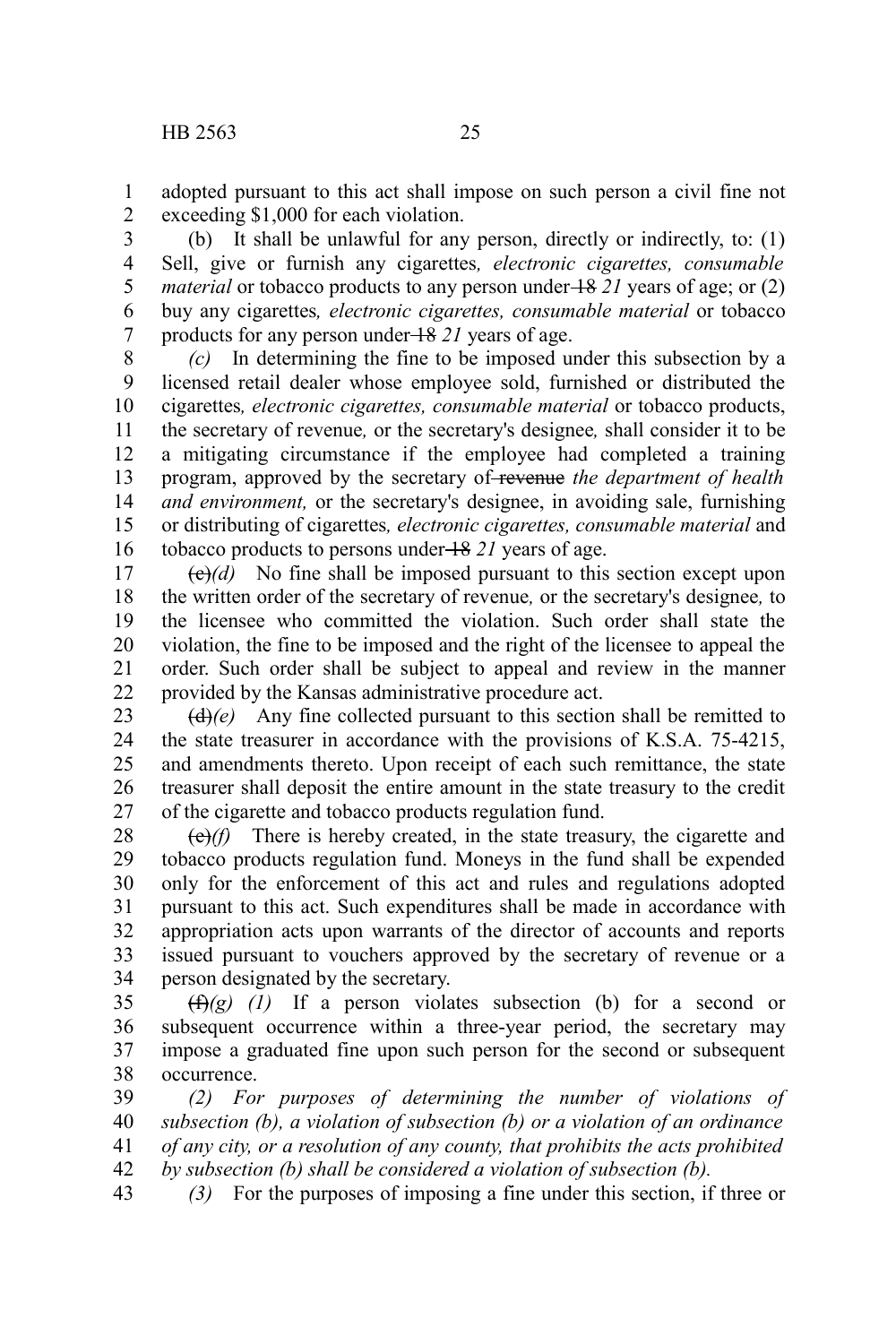more years have elapsed since a person has been found to have violated the provisions of subsection (b), such person shall be treated as never having violated subsection (b). 1 2 3

Sec. 20. K.S.A. 79-3394 is hereby amended to read as follows: 79- 3394. *(a) The director, or any person specified in subsection (b), when conducting compliance checks shall engage persons under the age of 21 to perform controlled buys at a retail dealer's licensed establishment. Retail dealers shall be subject to not less than two unannounced controlled buys each year. A subsequent unannounced controlled buy shall be conducted within 90 days following any instance in which a retail dealer is determined to be noncompliant during a controlled buy.* 4 5 6 7 8 9 10 11

*(b)* No person shall engage or direct a minor *person under the age of 18* to violate any provision of this act for purposes of determining compliance with provisions of this act or the Kansas consumer protection act*,* unless such person has procured the written consent of a parent or guardian of the minor *person under the age of 18* to so engage or direct the minor *person under the age of 18,* and such person is: 12 13 14 15 16 17

 $(a)$ <sup>(a)</sup> $(1)$  An officer having authority to enforce the provisions of this act; 18 19

 $\left(\frac{b}{c}\right)$  an authorized representative of the attorney general, a county attorney or a district attorney; or 20 21

 $\left(\frac{e}{c}\right)$  an authorized representative of a business acting pursuant to a self-compliance program designed to increase compliance with the provisions of this act. 22 23 24

Sec. 21. K.S.A. 79-3396 is hereby amended to read as follows: 79- 3396. (a) In addition to*,* or in lieu of*,* any other civil or criminal penalty provided by law, the director, upon a finding that a licensee has violated the provisions of subsection  $(u)$ ,  $(v)$  or  $(w)$  of K.S.A. 79-3321 $(a)$ ,  $(r)$  or  $(s)$ , and amendments thereto, or has failed to comply with the provisions of K.S.A. 79-3395, and amendments thereto, or any rule and regulation adopted pursuant thereto, may revoke or suspend the license of any licensee in the manner provided by K.S.A. 79-3309, and amendments thereto; the director also may impose a civil fine in an amount not to exceed the greater of 500% of the retail value of the cigarettes involved or \$5,000. Such fine shall be imposed in the manner provided by K.S.A. 79- 3391, and amendments thereto. 25 26 27 28 29 30 31 32 33 34 35 36

(b) Any cigarettes*, electronic cigarettes, consumable material or tobacco products* that are acquired, held, owned, possessed, transported, imported, sold or distributed in this state in violation of subsection  $(u)$ ,  $(v)$ or (w) of K.S.A. 79-3321*(q), (r) or (s)*, and amendments thereto, or has failed to comply with the provisions of K.S.A. 79-3395, and amendments thereto, shall be deemed contraband under K.S.A. 79-3323, and amendments thereto, and shall be subject to seizure and forfeiture as 37 38 39 40 41 42 43